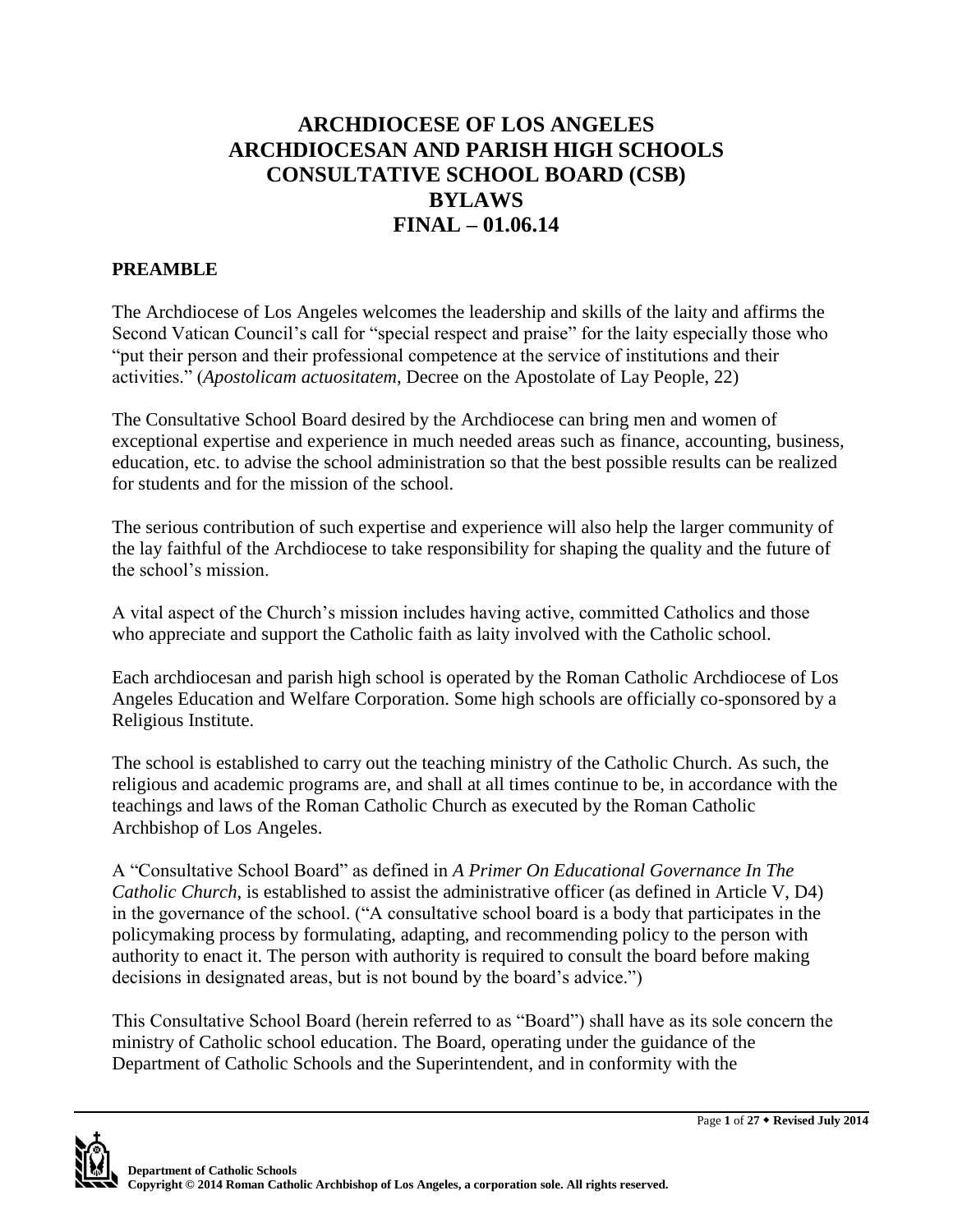Archdiocesan School Policies shall concern itself with policy matters pertaining to the mission and goals of the school. In addition, the board is to provide direction and vision for the school, ensure quality Catholic education, and guarantee the sustainability of the human, material and financial capital of the school.

# **ARTICLE I NAME**

The name of this body shall be the [Name of School] Consultative School Board, hereinafter referred to as the Board.

### **ARTICLE II PURPOSE AND FUNCTION**

The Board is established to assist the administrative officer by providing advice and counsel particularly in the following areas:

### **1. Strategic Planning**

- a. To assist in formulating strategic goals for the long-term direction of the school;
- b. To assist in formulating the school mission statement.

## **2. Policy Formulation**

a. To provide advice and counsel with regard to policies in areas determined by the administrative officer.

### **3. Evaluation of plans, mission effectiveness, and Board self-evaluation.**

### **4. Institutional Advancement/Development**

- a. To provide advice and assist with the establishment and maintenance of comprehensive programs of institutional advancement;
- b. To provide advice, counsel and resources (e.g., donations, introductions to prospective funders such as foundations, benefactors, businesses, etc.) respective to identifying and securing funds;
- c. To enhance the image, enrollment, and financial viability of the school.

# **5. Financial Planning and Financial Management**

a. To provide advice and counsel with regard to long-range financial planning, annual budget development, budget monitoring, and financial reporting.

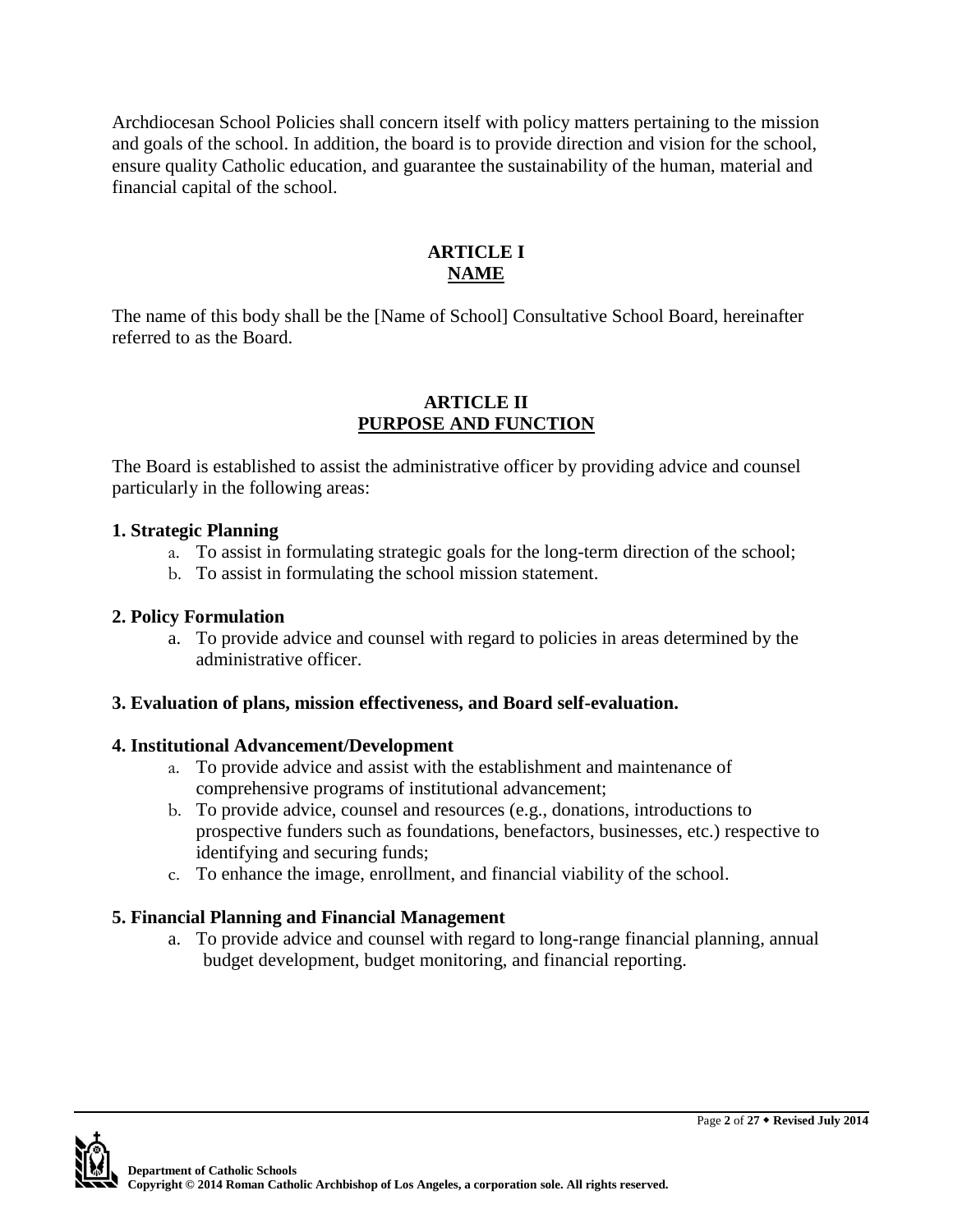### **6. Communication and Mission Enhancement**

- a. To provide advice and counsel with regard to communicating school policies and activities to the various school constituencies;
- b. To provide advice and counsel with regard to both mission effectiveness and mission enhancement.

The Board has no authority for formulating policies separate from the Superintendent and the school's administrative officer. The Board does not have responsibility for determining the amount of Archdiocesan financial support of the school and has no responsibility with regard to school curriculum, staff/personnel, or students.

#### **ARTICLE III AUTHORITY RESERVED TO THE ARCHDIOCESE (AND PASTOR)**

- A. Areas where the administrative officer and Board may initiate action but approval from the Archdiocese (and Pastor of a parish school) is required:
	- 1. Change in the philosophy, mission and purpose of the school;
	- 2. Adoption, amendment, restatement and repeal of bylaw addendum;
	- 3. Purchase of property, capital improvements or additions to facilities;
	- 4. Annual budget;
	- 5. Borrowing;
	- 6. School's mission statement;
	- 7. Adoption of strategic plan;
	- 8. Selection of major consultants for the school;
	- 9. Agreements with religious communities for staffing the school.
- B. Areas where the Archdiocese (and Pastor of a parish school) may initiate action but agrees to consult with the Board:
	- 1. Appointment of the president and principal;
	- 2. Removal of Board officers and members;
	- 3. Adoption, amendment, restatement and repeal of bylaw addendum;
	- 4. Purchase of property, capital improvements or additions to facilities;
	- 5. Agreements with religious communities for staffing the school;
	- 6. Other areas that might affect the good of the school.
- C. Areas where the Archdiocese may take action without consultation with Boards and administrative officers:
	- 1. Policies and administrative regulations governing archdiocesan and parish schools;
	- 2. Replacement of the president and/or principal;
	- 3. Selection of auditors;

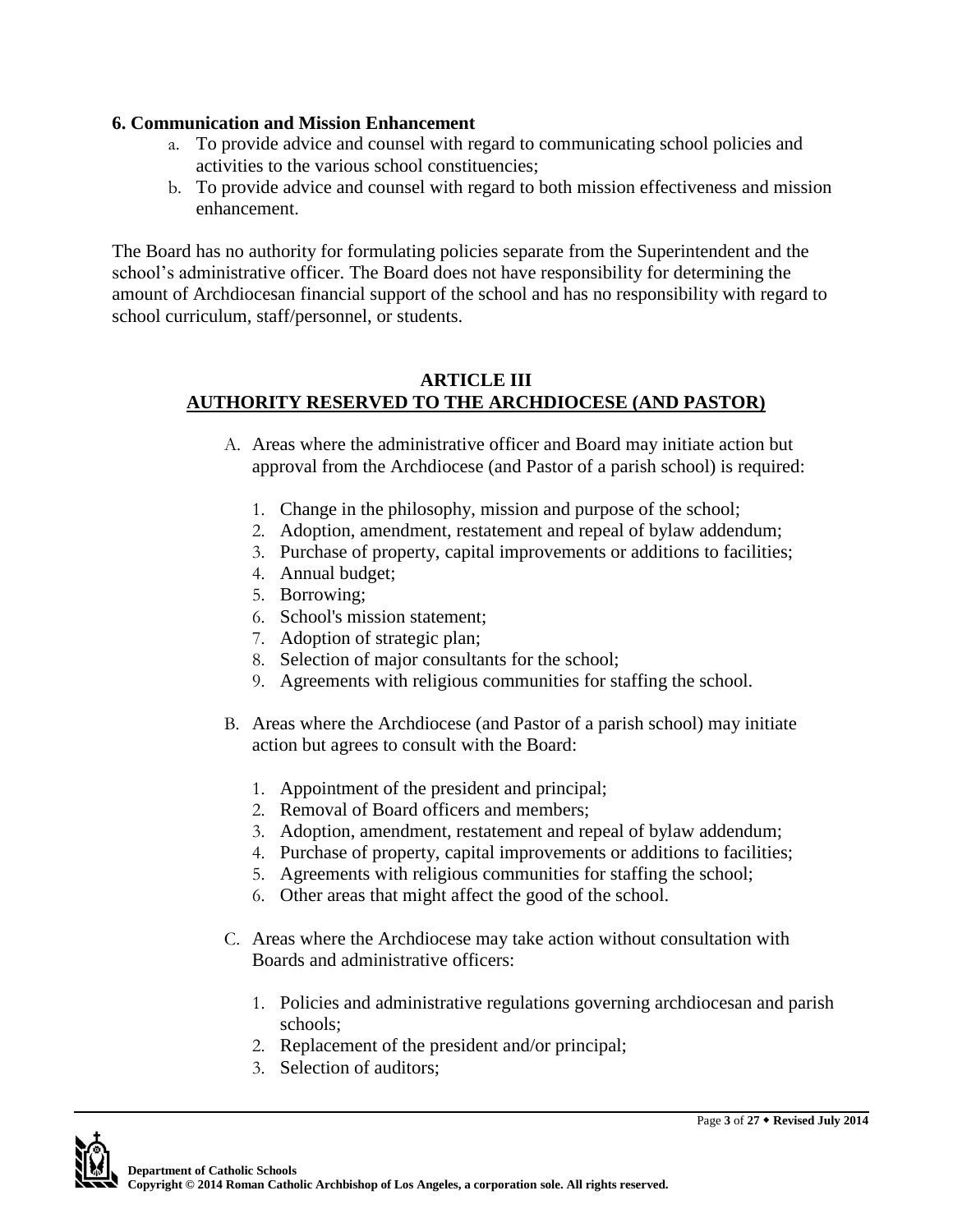- 4. Selection of legal counsel;
- 5. Sale of property.

# **ARTICLE IV RELATIONSHIP WITH OTHER PERSONS OR GROUPS**

A. **Archdiocese of Los Angeles** - Regular information from the Archdiocese of Los Angeles concerning archdiocesan policies impacting Catholic education shall be provided by the administrative officer as in-service programs to the Board. The administrative officer shall implement archdiocesan school policies formulated by the Department of Catholic Schools and promulgated by the Superintendent.

If the school is officially co-sponsored by a Religious Institute, this relationship shall be described in the school's first amendment to these bylaws.

- B. **Pastor of a Parish School** The Pastor serves as the Chief Executive Officer of the school and bears the overall responsibility for the school's operation and policies, concentrating primarily on its mission and Catholicity, finances, development and care of the physical facilities, fundraising efforts, and promotional and public information. He fosters an atmosphere in which a community of faith can grow and maintains positive relations with parents, neighboring pastors, other schools, and the civic community. He delegates the ordinary operation of the school's instructional programs to the Principal. The Principal reports directly to an Assistant Superintendent in the Department of Catholic Schools for all school-related issues that are within the policies of the Archdiocesan Handbook. As Chief Executive Officer of the school, the Pastor in consultation with the Principal enjoys the right to accept, reject or modify all proposals generated by the Board.
- C. **Parent Organization**  An officer of the parent organization, or a designated representative appointed by the Principal, shall serve as an ex officio member of the Board with voting rights. The relationship between the Board and the parent organization shall be characterized by a common vision, clarity of responsibilities, good communication, and collaboration.
- D. **Faculty**  The relationship between the Board and the faculty shall be characterized by mutual support, good communication, and cooperation. The Principal represents the faculty to the Board. (The Principal may appoint a representative from the fulltime faculty.) From time to time, teachers, administrative team members, or academic departments may be invited to share information with the Board on matters concerning the school. The Board shall have no role in hiring, evaluating, terminating, or renewing professional or support staff.

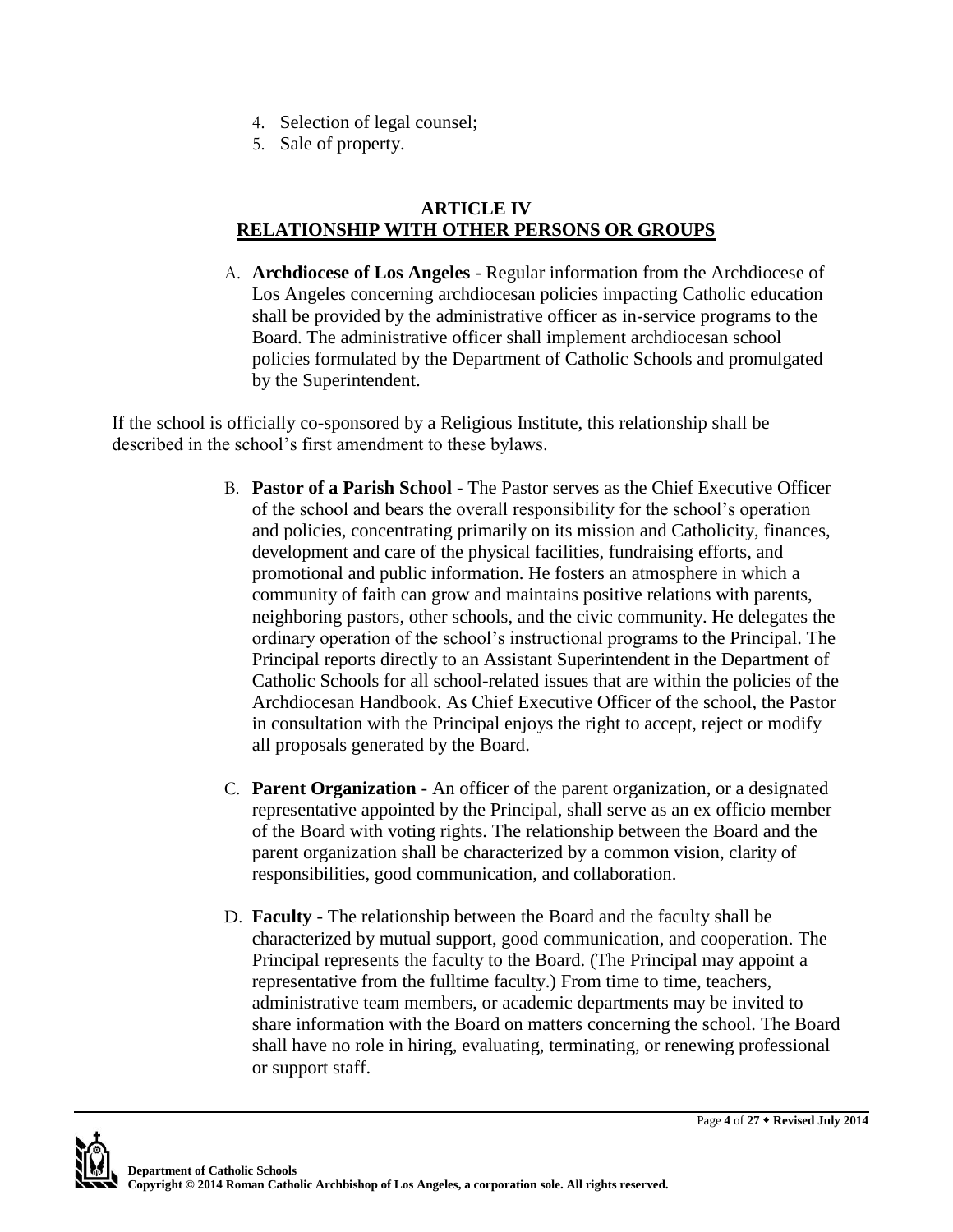### **ARTICLE V MEMBERSHIP**

- A. **Membership Defined**  The Board shall consist of a minimum of nine (9), but not more than twenty-one (21) members appointed by the administrative officer in consultation with the Department of Catholic Schools or Pastor in the case of a parish school.
	- 1. Board members act in concert with one another so that the Board as a whole assists and supports in the governance of the school. Board members do not act individually or with other members apart from the whole Board;
	- 2. A member of the Department of Catholic Schools appointed by the Superintendent shall serve as an ex officio member of the Board, without voting rights;
	- 3. The administrative officer shall serve as an ex officio member of the Board, without voting rights, and shall serve as the Board's administrative officer;
	- 4. An officer or a designee of the parent organization appointed by the Principal shall serve as an ex officio member of the Board, with voting rights.
- B. **Categories of Membership**  The membership of the Board shall be as follows:
	- 1. If the Board includes Parents (no more than 25% of membership);
	- 2. Alumni and/or parents of alumni;
	- 3. Leaders within the civic, business, and professional communities;
	- 4. An area Catholic pastor or Vicar Forane/Dean (for archdiocesan schools);
	- 5. A feeder Catholic school principal (optional);
	- 6. A Religious from the Religious Congregation that currently or formerly staffed or sponsored the school (optional).

Internal Board policy will establish the appropriate ratios for the above-defined membership categories and will ensure an appropriate distribution of members by constituent categories.

At least 51% of the Board members shall be Catholic but all board members must be in agreement with and committed to Catholic educational principles. Board formation in Catholic educational principles is ongoing.

> C. **Nominations** - The Board shall establish an internal Board policy with regard to nominations. A committee on Board members consisting of the administrative officer and three Board members appointed by the chairperson of the Board shall seek out and prepare a slate of prospective Board member nominees who meet the following criteria:

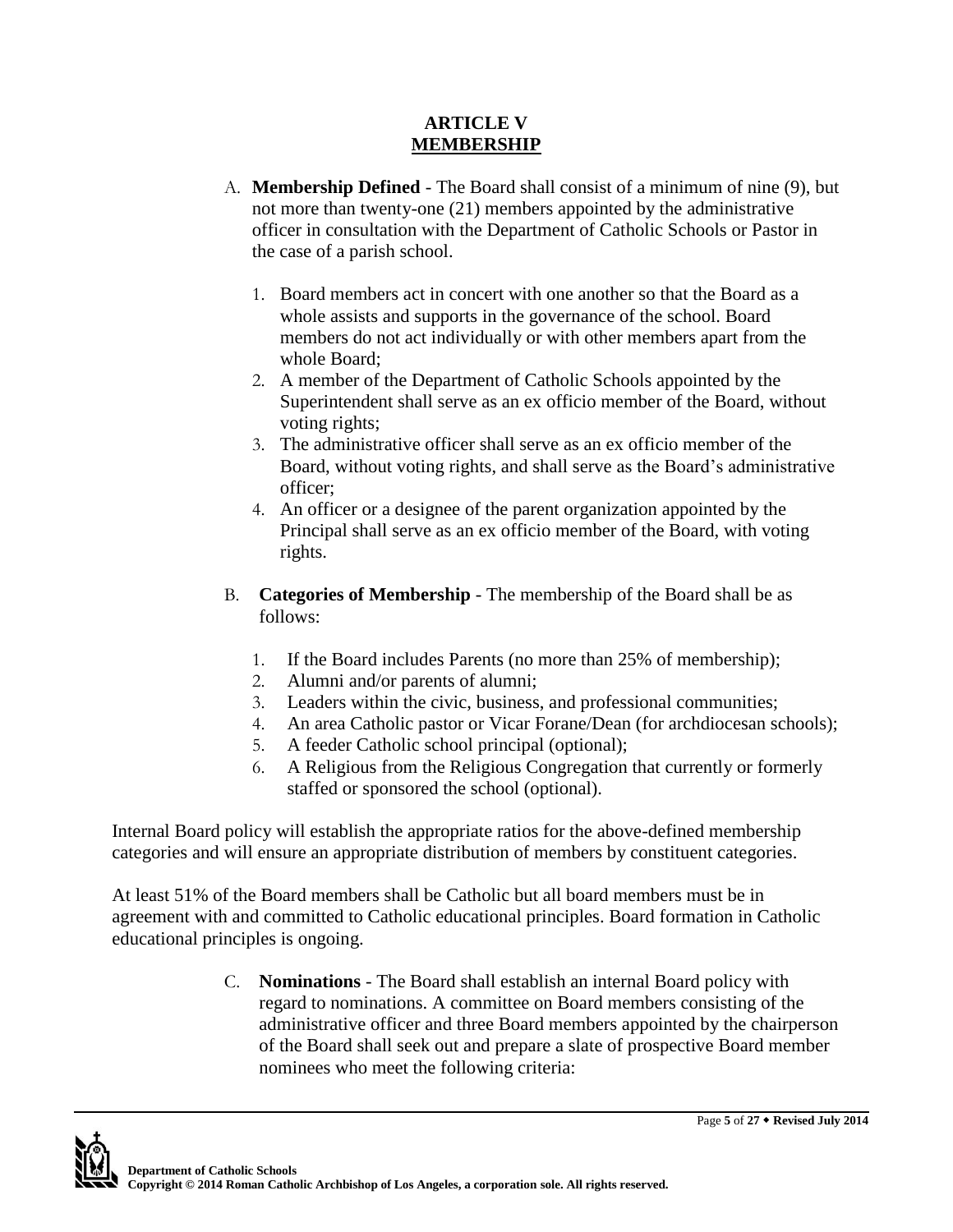- 1. Capacity to give witness to Christian and moral values within the school community;
- 2. Interest in and commitment to Catholic education in general, and a specific commitment to the mission and philosophy of the respective school;
- 3. Availability to attend meetings and periodic in-service programs and to participate in committee work;
- 4. Ability to maintain high levels of integrity and confidentiality;
- 5. Ability to deal with situations as they relate to the good of the respective school;
- 6. Willingness to participate in and provide leadership for resource development programs for the school. It is the expectation that all Board members will financially support the school through their own contributions and/or their acquiring contributions from others in accord with goals agreed upon by the Board and administrative officer.
- D. **Exclusions**  Employees of the school and members of their immediate family, other than those who serve in ex officio positions, may not sit on the Board.
- E. **Appointment and Terms**  Each Board member, other than a Board member who serves ex officio, shall be appointed by the administrative officer for a four-year term. Each ex officio Board member shall serve only during the time he or she serves in the designated position for which he or she was appointed to the Board.

In order to provide for staggered terms, the initial Board members shall be divided into four groups of as nearly equal size as possible with the term for one group of Board members expiring each year during a four-year period. Board members may be reappointed provided, however, that no Board member shall serve more than two terms consecutively regardless of whether any such term shall be less than four years. Board members shall be eligible for reappointment after not serving on the Board for one year. The Superintendent may waive the one year out requirement for an individual upon the written request of the administrative officer.

F. **Resignation and Removal of Board Members** - Any Board member may resign at any time by giving written notice to the chairperson of the Board. Such resignation shall take effect at the time specified therein.

A Board member may be removed by the administrative officer if he/she determines that removal is in the best interest of the school.

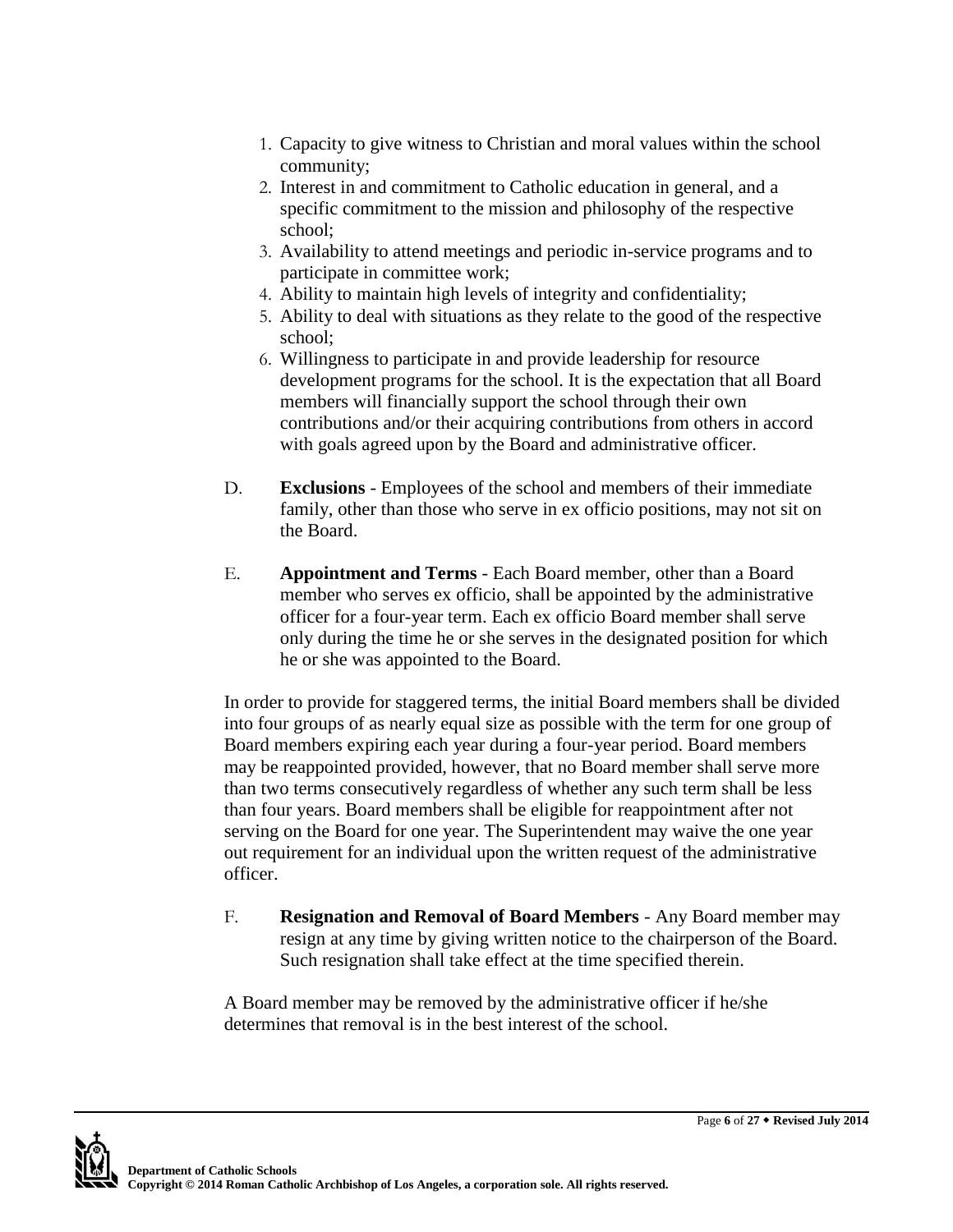- G. **Vacancy -** Any vacancy on the Board may be filled by the administrative officer upon recommendation of the Board chairperson and administrative officer for the unexpired portion of the term in the same manner as provided for in the original appointment.
- H. **Attendance**  Any Board member who is absent from three (3) successive regular Board meetings or a total of three (3) Board meetings in a year shall be deemed to have resigned as a Board member unless reinstated with written approval of the administrative officer. The administrative officer may waive this policy for individuals.

### **ARTICLE VI OFFICERS**

- A. The officers of the Board shall be the chairperson, vice-chairperson, and secretary. They shall be elected biannually by the Board membership, subject to ratification by the administrative officer. The administrative officer may choose to appoint one or all of these officers of the Board. The administrative officer may also establish a term of office for officers of the Board longer than two years.
- B. The election of officers shall take place at every other annual meeting in May or June.
- C. **Executive Committee** the Executive Committee shall consist of the administrative officer and the chairperson, vice-chairperson, and secretary.
- D. **Duties** The duties of the officers shall be:
	- 1. **Chairperson** The chairperson shall preside at all regular and special meetings of the Board. The chairperson shall also preside at Executive Committee meetings at which the Board agenda and packet are prepared. The chairperson, with Board approval, shall have authority to assign additional duties and responsibilities to individual Board members.
	- No individual shall be eligible to serve as chairperson of the Board without having completed two years of service on the Board. The chairperson of the Board shall be a practicing Catholic. The administrative officer may request an exemption from the Superintendent.
	- 2. **Vice-Chairperson** In the absence of the chairperson, the vicechairperson shall perform all duties of the chairperson. The vicechairperson shall be a member of the Executive Committee.

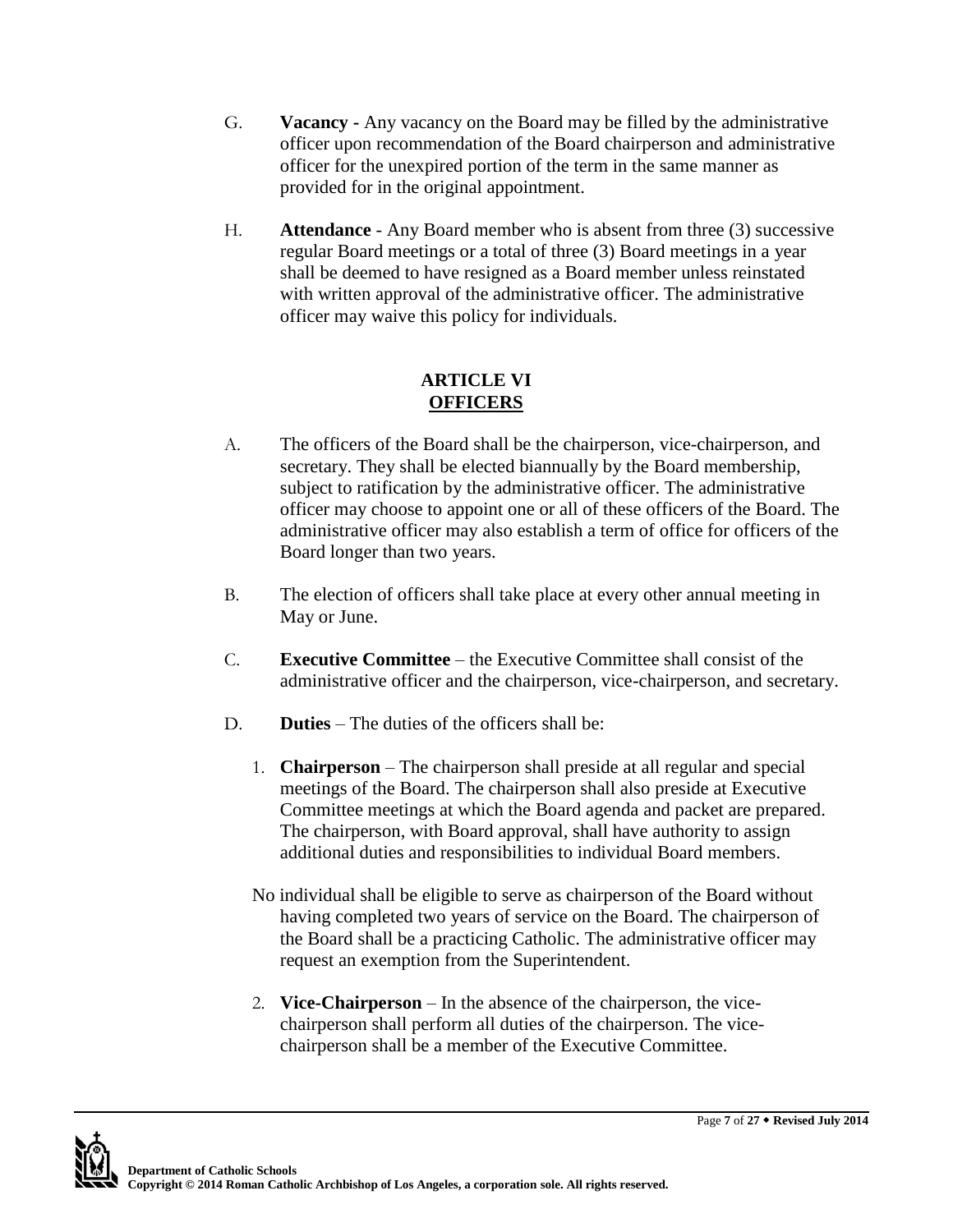- 3. **Secretary**  The secretary shall be responsible for keeping accurate minutes and providing a copy to the Department of Catholic Schools; for keeping a record of the appointment of all committees of the Board; and for all correspondence. Any of the duties of the secretary may be performed by an assistant secretary who shall be responsible to and report to the secretary. The secretary shall also be responsible for keeping a permanent record of terms, attendance, and committee assignments and all reports and documents relating to Board activities. The secretary shall ensure that the permanent record of terms, attendance, committee assignments, all reports, and documents relating to Board activities, including policies, minutes, and agendas, shall be maintained in the office of the administrative officer.
- The secretary, in cooperation with the administrative officer to the Board, shall ensure the timely distribution of Board member packets in advance of Board meetings.
- 4. **Administrative Officer** Archdiocesan and parish schools use one of three leadership formats:
	- a. President and Principal (two people);
	- b. Principal only;
	- c. Parish school Pastor with one of the two formats above. The Pastor may delegate the role of administrative officer to the President or Principal.

This person shall serve as administrative officer to the Board. In that capacity, he/she is a member of the Executive Committee. He/she may also call meetings of the Executive Committee and shall be responsible for bringing information to the Board, including Archdiocesan policies and plans.

5. **Term** – The term of office for Board officers, except the administrative officer, who serves ex officio, shall begin with their election in May or June and end with the election of their successor two years thereafter. Board officers may be reelected.

# **ARTICLE VII MEETINGS**

- A. **Regular Meetings**  Regular scheduled meetings of the Board shall be held bi-monthly, at least five (5) times per school year.
- B. **Special Meetings**  Special meetings may be called by the administrative officer, the chairperson, or by written request of one third (1/3) of Board

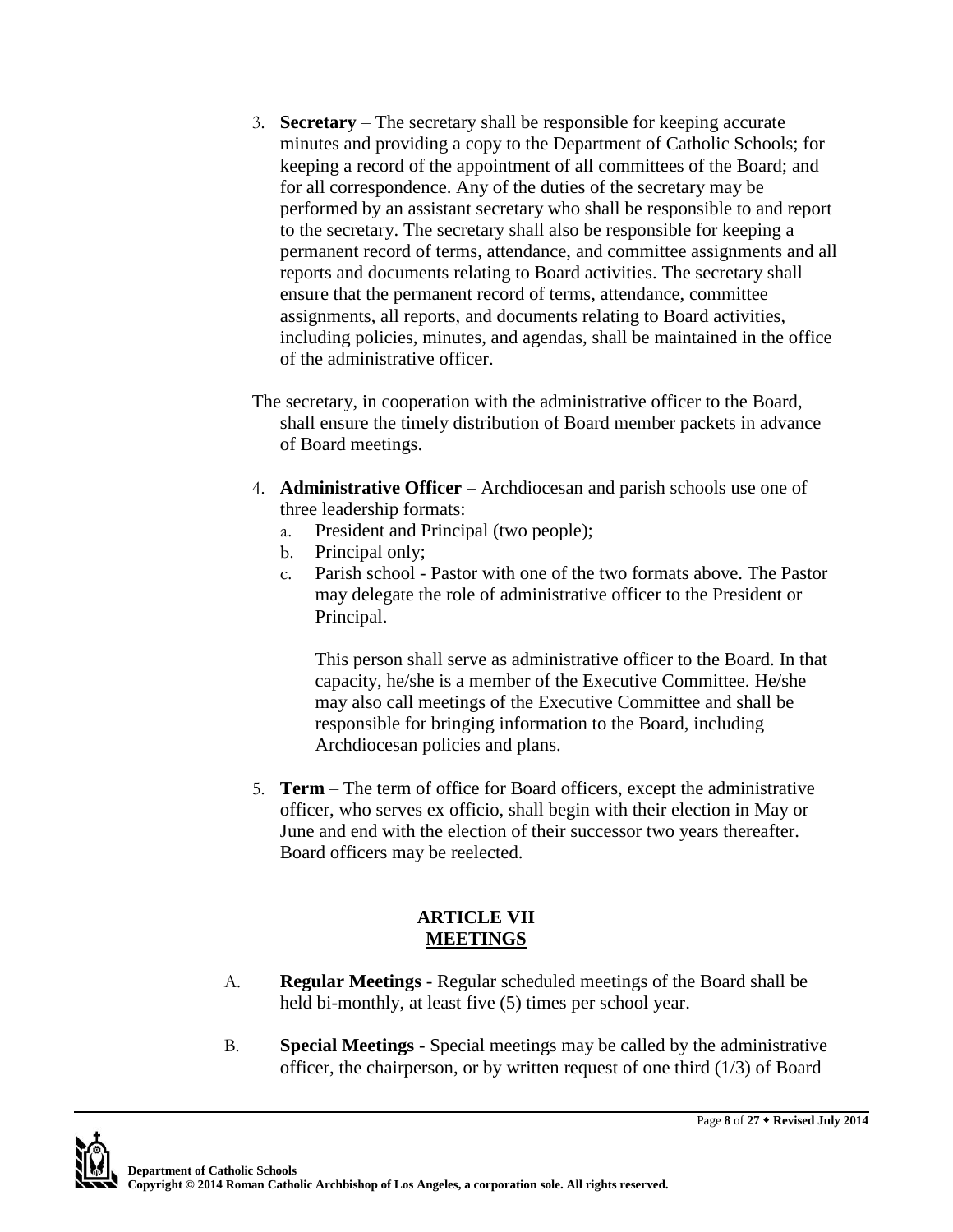members. Written notice must be provided at least seven (7) days prior to special meetings.

- C. **Annual Meeting**  The annual meeting shall be held in May or June of each year.
- D. **Meeting Protocol**  All regular meetings of the Board shall be open to all interested parties, and notice of all regular meetings shall be posted in memos and newsletters.

The Board shall establish an internal policy addressing how and when non-Board members may address the Board. The Board shall establish an internal Board policy dealing with "closed meetings" or executive sessions.

The Board shall establish an internal policy ensuring that teleconference or videoconference meetings are allowed so long as there is a quorum and that Board members are able to hear and respond to each other.

# **ARTICLE VIII RULES OF ORDER**

- A. **Consensus**  As much as possible, the Board shall reach consensus on all actions.
- B. **Parliamentary Rules**  Where necessary, parliamentary rules may be employed using Robert's Rules of Order (latest copyright date) as a guide. The chairperson shall appoint a parliamentarian when appropriate.
- C. **Policy Issues**  Ordinarily, consensus or recommendations regarding policy matters and other major issues are not reached at the "first reading." The "second reading" of the policy occurs after additional consultation, committee work, and clarification. At that time, the Board begins its consensus building and recommendation process.
- D. **Quorum**  A simple majority of the voting members of the Board shall constitute a quorum for each meeting.

# **ARTICLE IX COMMITTEES**

- A. **Standing Committees**  The standing committees of the Board shall be:
	- 1. Executive Committee;
	- 2. Mission, Planning and Communications Committee (MPC);

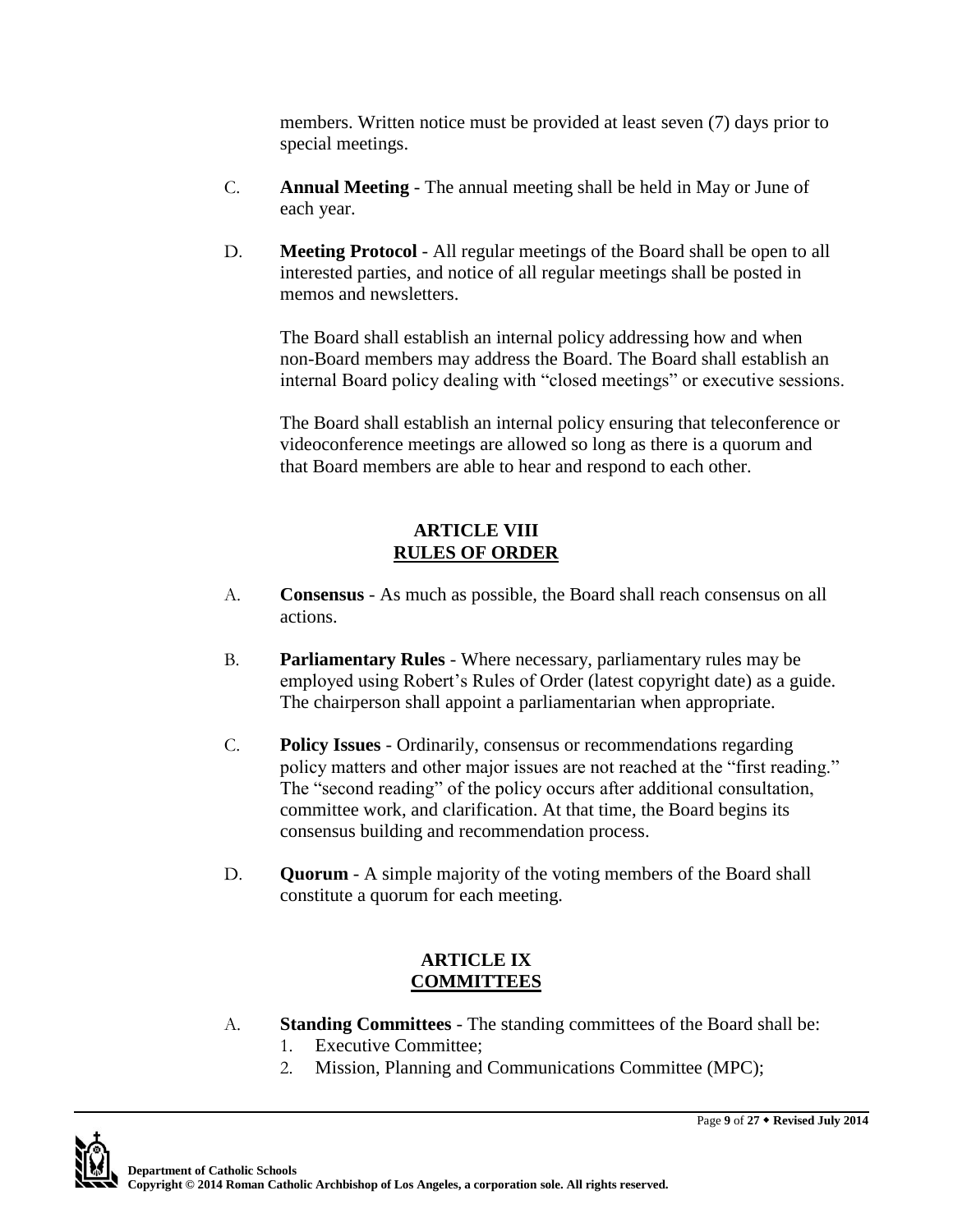- 3. Finance, Buildings and Grounds Committee (FBG);
- 4. Committee on Board Members;
- 5. Development Committee.
- B. **Committee Charges**  Specific committee charges shall be adopted each year by the Board at its annual meeting. Members of standing committees shall be appointed by the chairperson of the Board. Committee chairpersons must be members of the Board, although committee members may be drawn from outside of the Board membership. The chairperson of the Board and the administrative officer of the Board shall be ex officio members of all standing committees.
- C. **Special or Ad Hoc Committees**  Special or ad hoc committees shall be established by action and approval of the administrative officer and Board.

#### **ARTICLE X COMPENSATION**

Board members shall not receive compensation for their services. However, bona fide expenses (determined by the administrative officer) may be reimbursed.

### **ARTICLE XI CONFLICT/DUALITY OF INTEREST**

While the board has no authority to enter into any contract on the school's behalf, the administrative officer may ask the board or a committee of the board to review a contract. Any Board member having an interest in a contract or other transaction coming before the Board or a committee of the Board shall give prompt, full and frank disclosure of said interest to the Board chair prior to the Board acting on such contract or transaction. Upon such disclosure, the Board member's interest shall be presented to the full Board. The Board shall determine, without participation by the interested member, at such time as disclosure is made to that body, whether the disclosure shows that a conflict of interest exists or can reasonably be construed to exist. If the Board determines that such a conflict does exist, such member shall not vote, nor use personal influences on, nor participate in the discussions or deliberations with respect to such contract or transactions.

For purposes of this section, a person shall be deemed to have an interest in a contract or other transaction if he or she is a party (or one of the parties) contracting or dealing with the school, or is a director, partner, officer, or immediate family member of a director, partner, officer, or has a significant financial or influential interest in, the entity contracting or dealing with the school.

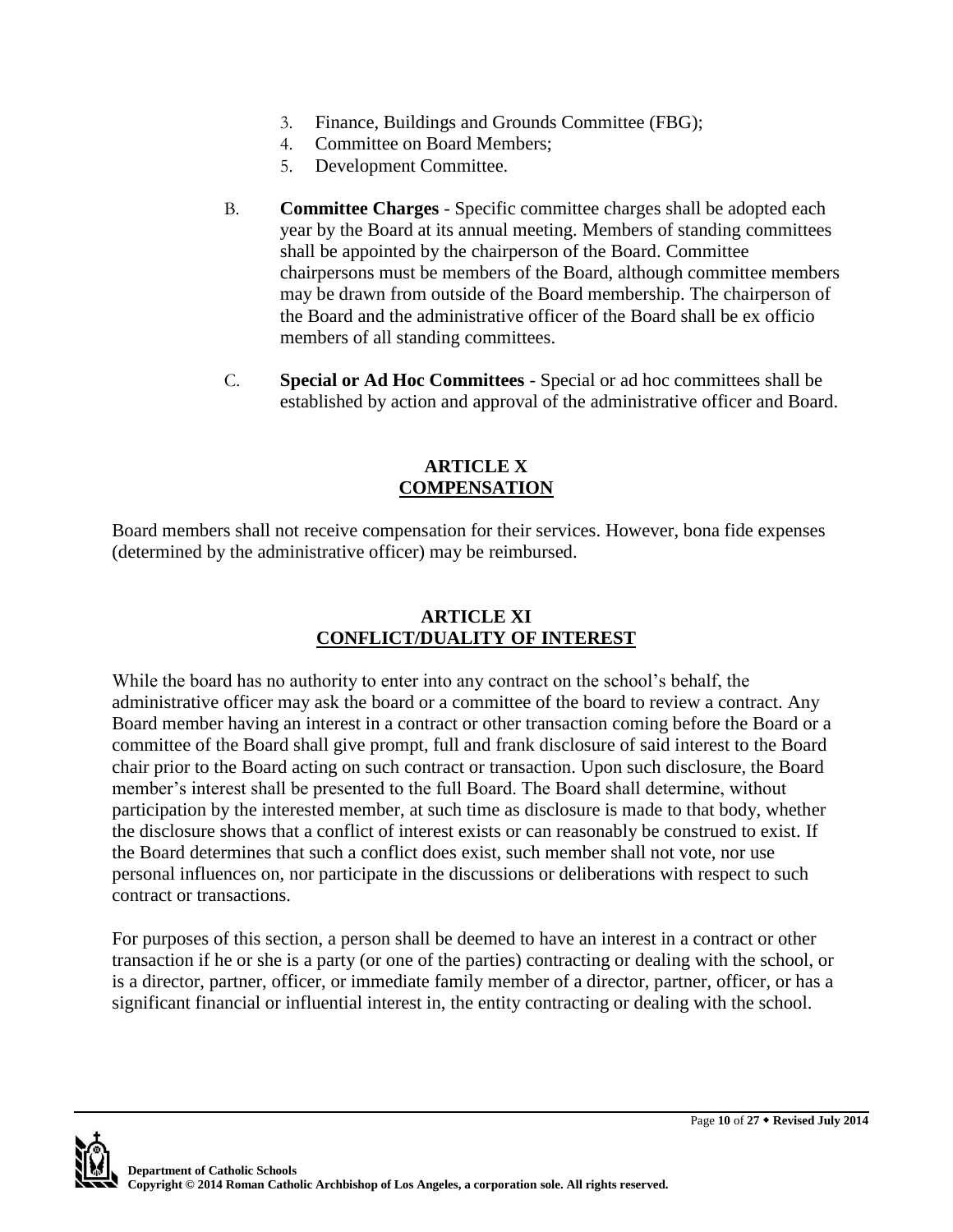### **ARTICLE XII AMENDMENTS**

These bylaws may be amended to include an addendum for the local school site. The addendum may be created by a two-thirds (2/3) majority vote of the Board after the "second reading," written approval by the administrative officer and written ratification by the Superintendent. Board members must receive written notice of proposed amendments one month before a vote to amend.

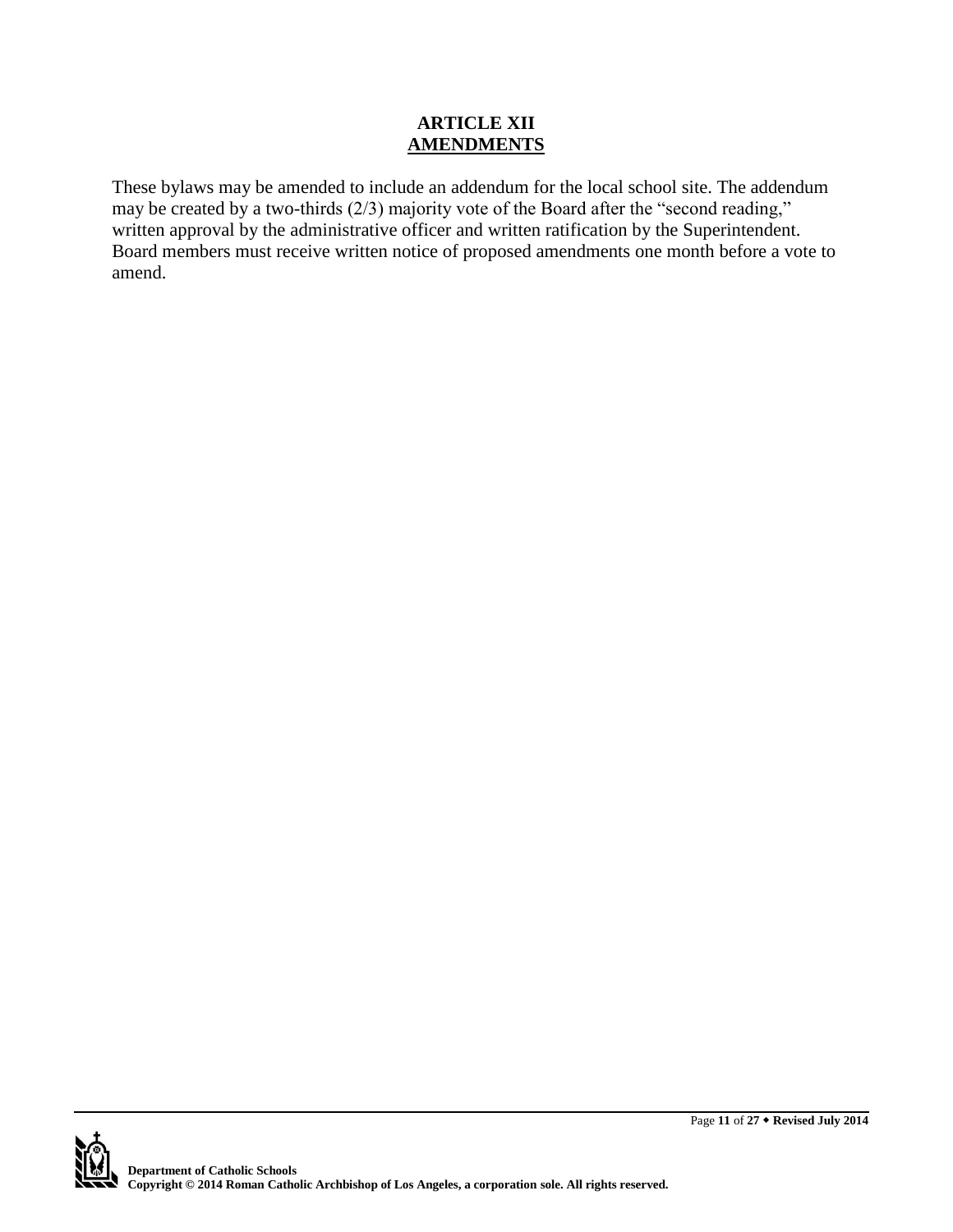### **EXECUTIVE COMMITTEE**

#### **Purpose:**

- To provide overall Board leadership and coordination of Board functions and responsibilities;
- To act as liaison with the school administration and Board.

#### **Responsibilities:**

- To form the Board meeting agenda;
- To monitor the Board calendar;
- To make decisions:
- To support the president and principal;
- To be leaders of the Board;
- To provide for Board member orientation and training with the Committee on Board Members;
- To provide for annual Board evaluation;
- To ensure that all standing and ad hoc committees have written committee charges.

| <b>Chair:</b>   | Board Chairperson<br><u>Leadenborn and Chairperson</u> |
|-----------------|--------------------------------------------------------|
| <b>Members:</b> |                                                        |
|                 |                                                        |
|                 |                                                        |
|                 |                                                        |
|                 |                                                        |
| Date Charged:   |                                                        |

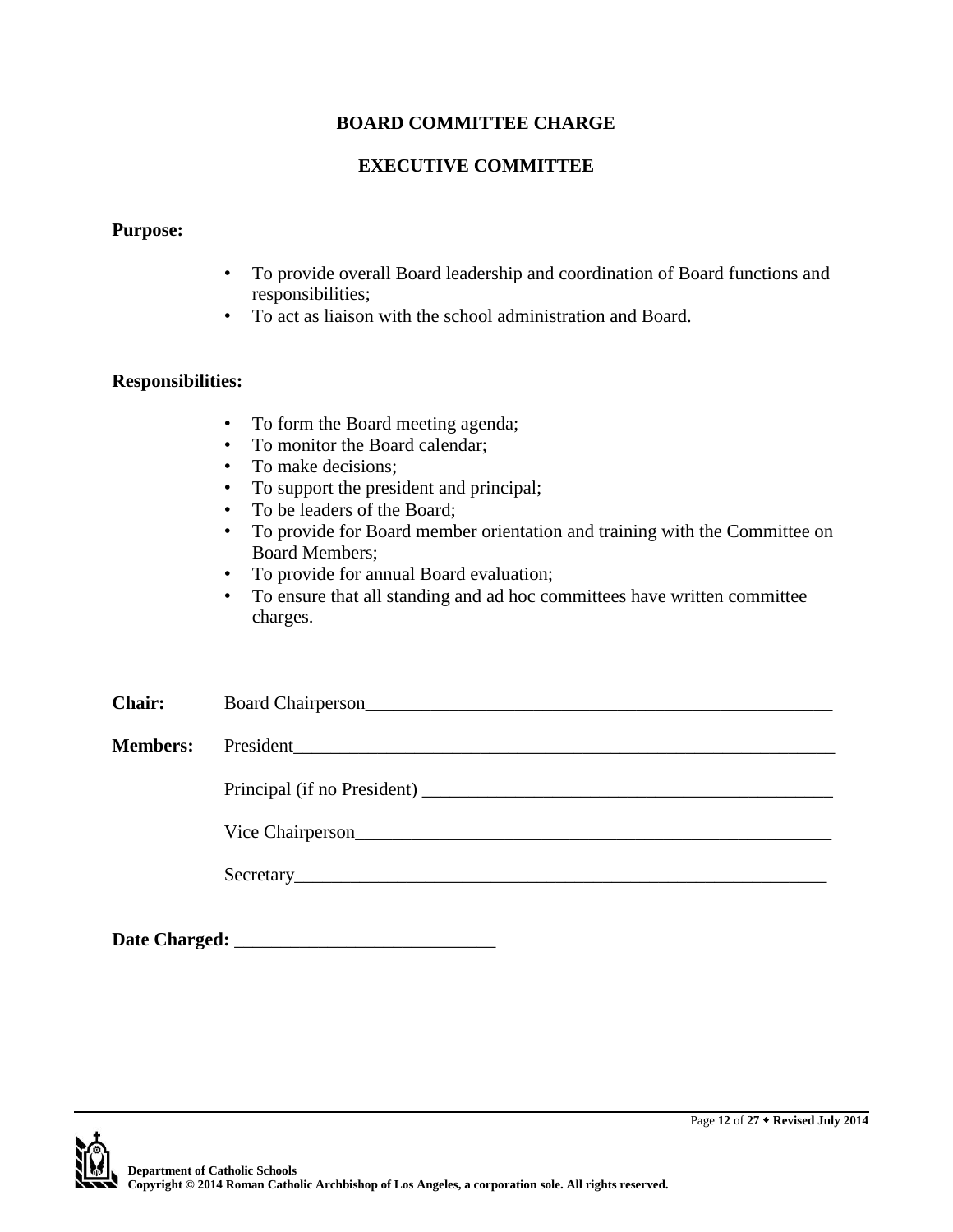# **MISSION, PLANNING AND COMMUNICATIONS (MPC) COMMITTEE**

# **Purpose:**

- To advise the school administration and Board regarding policies and plans which will ensure that the school maintains and enhances its identity as Catholic and carries out its mission;
- To assist the administration in the formulation of a long-range strategic plan;
- To monitor the strategic plan and review objectives;
- To advise the administration in the formulation of policy;
- To assist the administrative officer in implementing the school's communication plan;
- To assist the Principal, Board, and school's Marketing Team with planning, creating, implementing and monitoring a program to market the school for image and enrollment.

# **Responsibilities:**

# **Mission**

- To advise the school administration regarding proposed policies which will enhance the Catholic identity of the school;
- To participate in strategic planning in a way which will ensure the Catholic identity of the school;
- To participate with the school administration in publicly proclaiming and enhancing the Catholic identity and mission of the school;
- To plan and coordinate the annual Board retreat dealing with Catholic identity and mission effectiveness.

# **Planning**

- To assist the Board and school administration in establishing long-range strategic goals, based on an appropriate assessment and analysis in light of the program's mission statement and annual assumptions;
- To monitor the progress of the strategic plan (goals and objectives) (ongoing);
- To report to the Board (formally, in writing) the progress of yearly objectives (annually or semiannually);
- To develop annual assumptions concerning the internal and external environments surrounding the educational ministries (January);
- To receive from other committees recommendations for next year's planning objectives (February);
- To make recommendations to the Board on all planning objectives for the next year.

# **Policy**

• To review with the administrative officer the annual planning objectives for possible policy implications;

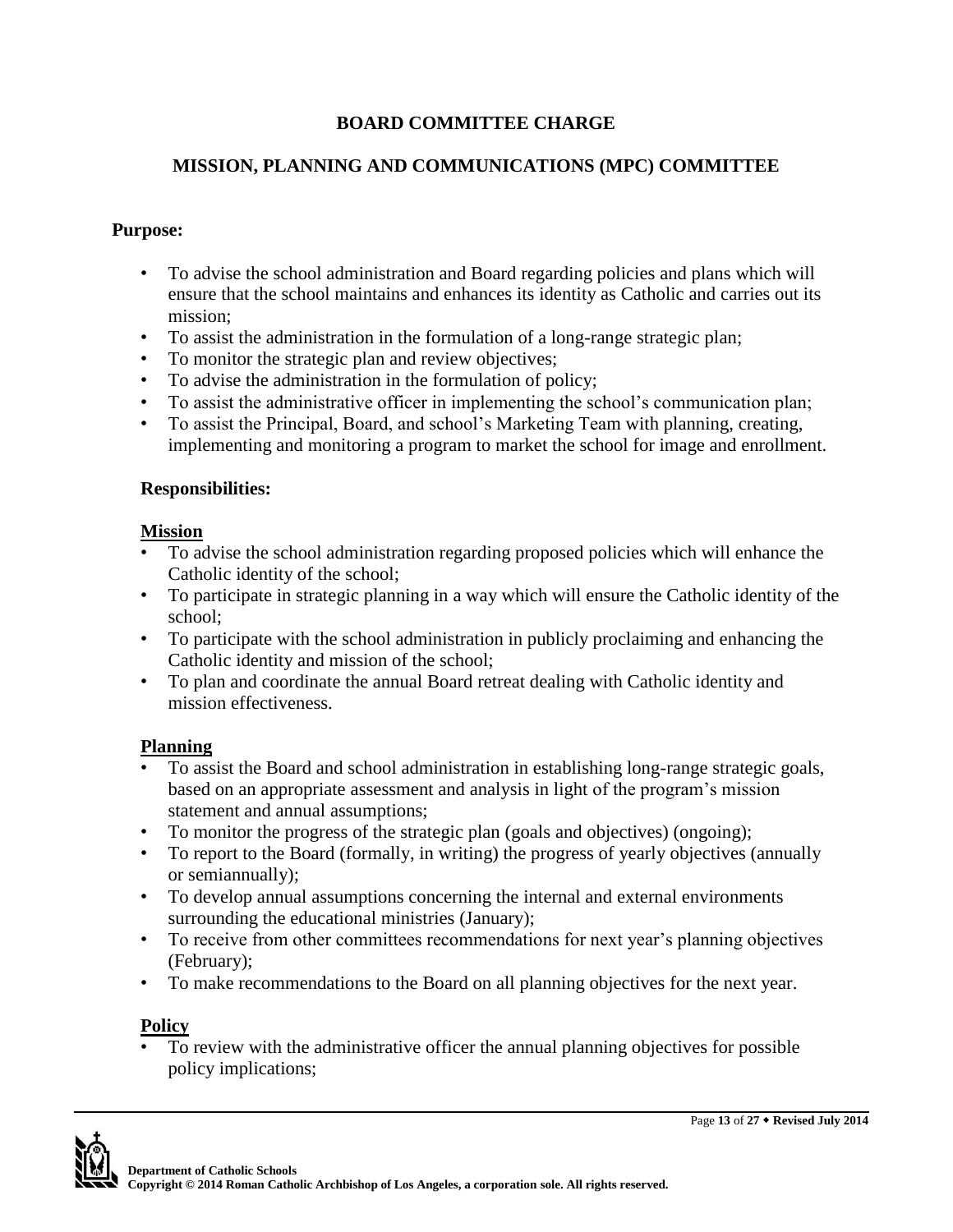- To conduct consultation on proposed policy, as requested by the administrative officer;
- To call for the evaluation of newly promulgated policy (usually 6-9 months later).

### **Communications**

- To serve in a leadership role with the administration and the Board in the implementation of a comprehensive communications program;
- To advise the administration in the design and preparation of all public relations materials;
- To assist the administrative officer with periodic press releases to local media outlets;
- To work with the Board on communication related projects as they pertain to the school's marketing plan;
- To periodically report to the Board on communication activities.

# **Marketing**

- To assist the Principal, Board, and Marketing Team with gathering information used to explore and investigate marketing opportunities;
- To assist the Principal, Board, and Marketing Team with writing a marketing plan using the template provided by the Department of Catholic Schools;
- To assist the Principal, Board, and Marketing Team with the implementation of the comprehensive marketing program;
- To assist the Principal, Board, and Marketing Team with measuring, assessing and modifying a comprehensive marketing program;
- To periodically report to the Board on marketing activities.

| <b>Chair:</b>   |                                                                                   |  |  |
|-----------------|-----------------------------------------------------------------------------------|--|--|
| <b>Members:</b> | <u> 1989 - Johann Stein, september 1989 - Amerikaansk politiker (</u>             |  |  |
|                 |                                                                                   |  |  |
|                 |                                                                                   |  |  |
|                 |                                                                                   |  |  |
|                 |                                                                                   |  |  |
|                 |                                                                                   |  |  |
|                 |                                                                                   |  |  |
|                 |                                                                                   |  |  |
|                 | Administrative Resource Person: Marketing Director_______________________________ |  |  |

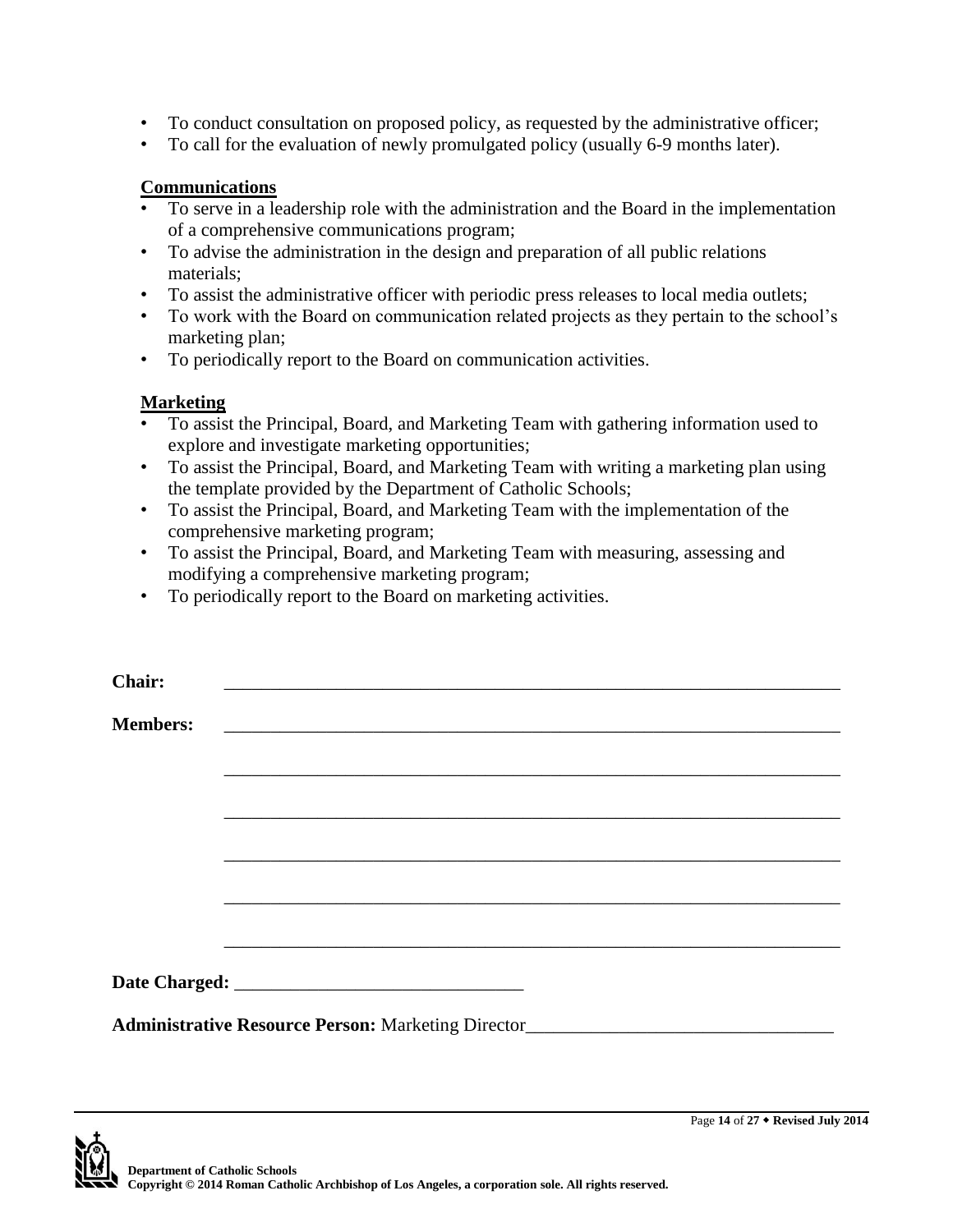## **COMMITTEE ON BOARD MEMBERS**

#### **Purpose:**

- To create a process for recruiting new Board members and to design and implement a process for the selection of Board officers;
- To ensure the strength of the Board and the implementation of its responsibilities by providing appropriate orientations, in-service training and evaluations.

### **Responsibilities:**

- To determine annually the membership needs of the Board;
- To actively recruit potential nominees;
- To work with the school administration and Board leadership in preparing and conducting informational meetings for Board nominees;
- To work with the school administration and Board leadership in conducting pre-service orientation training;
- To work with the school administration and Board leadership in carrying out periodic inservice training for Board members;
- To present to the Board at its annual meeting a list of candidates for Board membership;
- To present to the Board at its annual meeting a list of candidates for Board officers;
- To assist the Executive Committee with the annual Board self-evaluation.

| <b>Chair:</b>   |           |
|-----------------|-----------|
| <b>Members:</b> | President |
|                 |           |
|                 |           |
|                 |           |
|                 |           |
| Date Charged:   |           |

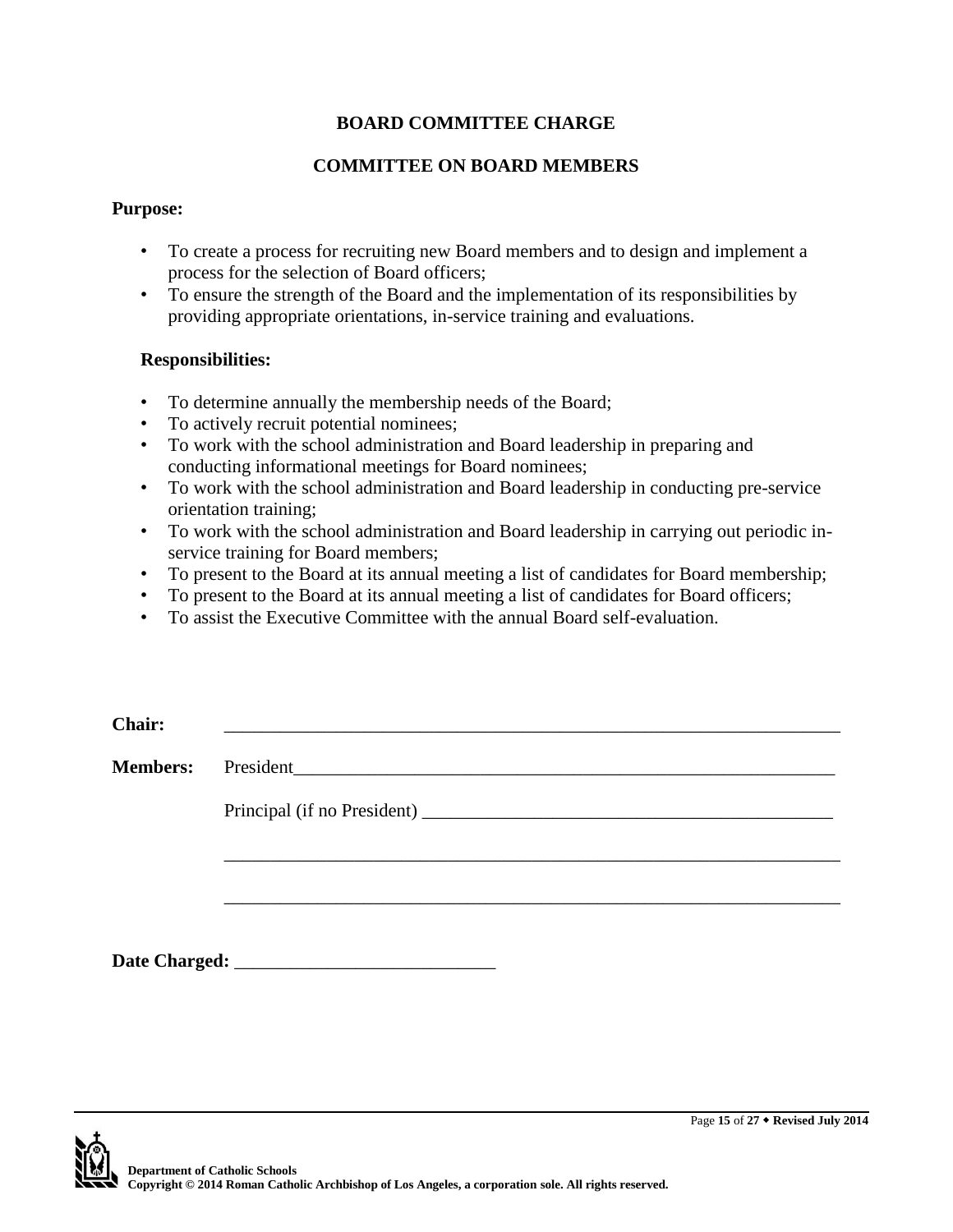### **FINANCE, BUILDING AND GROUNDS (FBG) COMMITTEE**

#### **Purpose:**

- To monitor the current year budget;
- To prepare, update and monitor long-range financial plans for the school;
- To monitor, from a policy and planning perspective, business and financial operations of the school;
- To develop and monitor long-term facility maintenance, capital improvements, security, space utilization and emergency management plans for the school.

### **Responsibilities:**

- To monitor and report to the Board on the status of the current fiscal year budget (monthly, quarterly and annual report) (actual versus projected);
- To monitor the business operations of the school to ensure sound and consistent financial management, fair tuition increases and payment plans;
- To advise the school's endowment trustees;
- To advise the school administration concerning the business affairs and activities of the school;
- To work with the school administration, development office and business office to ensure publication of a comprehensive annual report;
- To design and monitor, with the school administration, a long-term maintenance plan for the school;
- To design and monitor, with the school administration, a long-term capital improvement plan for the school;
- To design and monitor, with the school administration, security and emergency management plans;
- To assess future facility needs, with the school administration, in light of curriculum and enrollment goals;
- To periodically review space utilization plan in light of the school's strategic plan;
- To report regularly to the Board.

| <b>Chair:</b>   |  |  |  |
|-----------------|--|--|--|
| <b>Members:</b> |  |  |  |
|                 |  |  |  |
|                 |  |  |  |
|                 |  |  |  |
|                 |  |  |  |

**Administrative Resource Person:** Business Manager

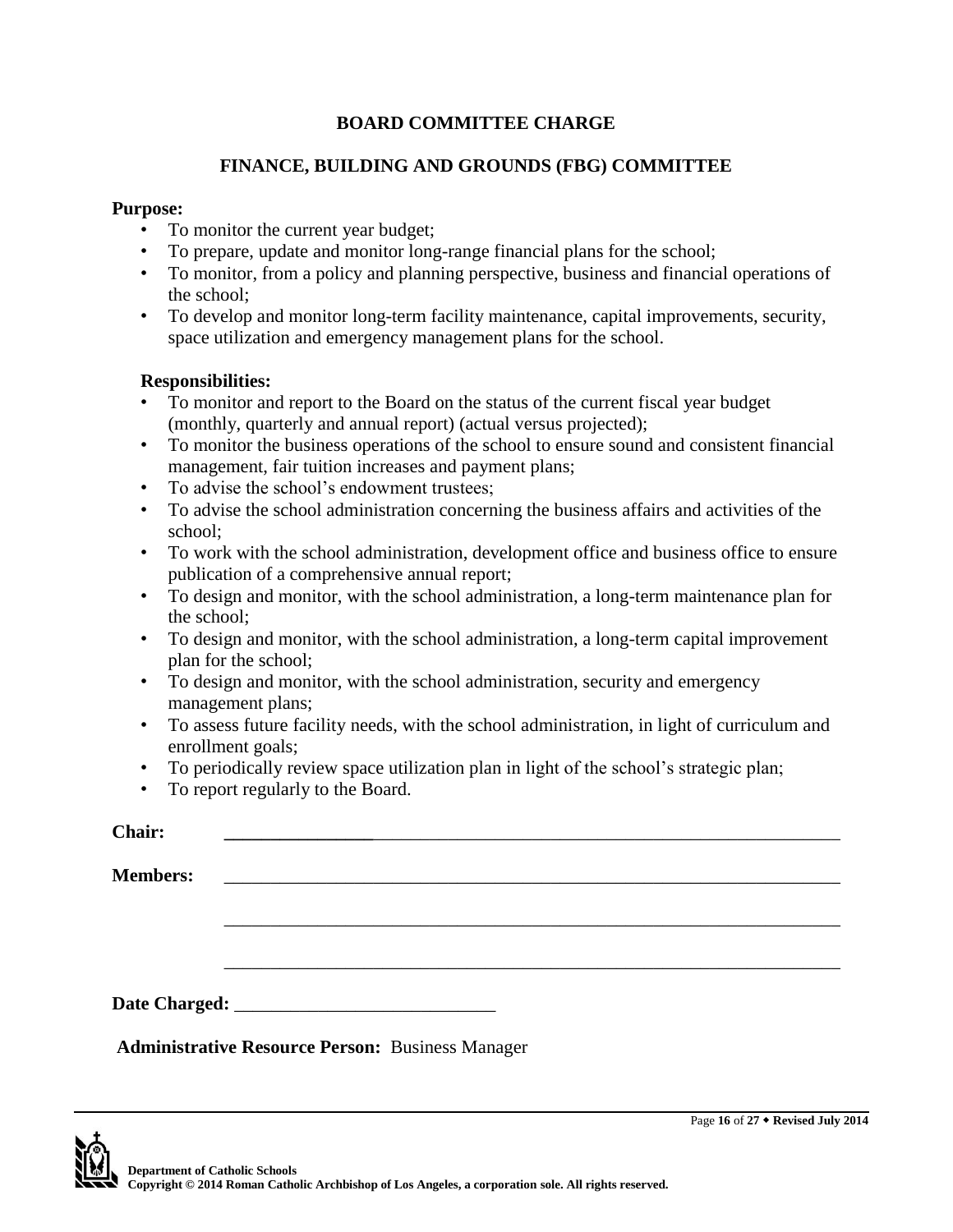## **DEVELOPMENT COMMITTEE**

#### **Purpose:**

- To assist the Board in carrying out its planning and policy responsibilities with regard to development/institutional advancement;
- To assist the administration in the implementation of development/institutional advancement programs and efforts.

#### **Responsibilities:**

- To advise and assist the administration in the design and preparation of a comprehensive development/institutional advancement plan;
- To serve in a leadership role with the administration and the Board in the implementation of the annual fund drive;
- To assist the administration and the Board in the implementation of alumni and alumni parent events and activities;
- To participate in, and provide leadership for, programs of annual and planned giving and periodic capital campaigns;
- To participate in the identification and solicitation of major donor prospects;
- To participate in the identification and solicitation of businesses;
- To participate in the identification and solicitation of benefactors;
- To participate in the identification and solicitation of foundations;
- To report periodically to the Board on development/institutional advancement activities;
- To support the school's Development Director and his/her development team.

| Chair:          |                                                                                           |  |  |
|-----------------|-------------------------------------------------------------------------------------------|--|--|
| <b>Members:</b> | the control of the control of the control of the control of the control of the control of |  |  |
|                 |                                                                                           |  |  |
|                 |                                                                                           |  |  |
|                 |                                                                                           |  |  |
|                 | Administrative Resource Person: Development Director____________________________          |  |  |

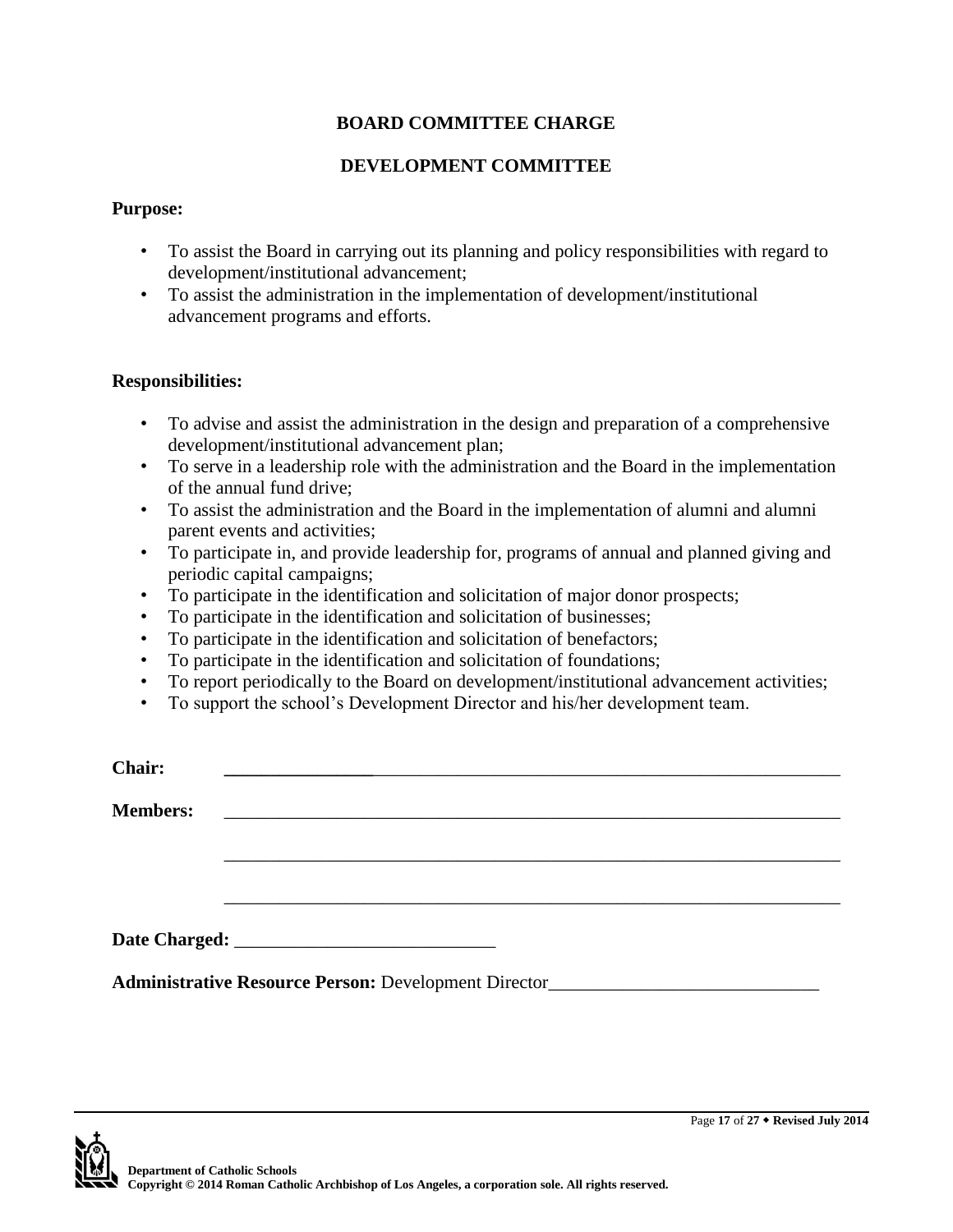### **DESCRIPTOR**

### **ARCHBISHOP**

#### **Responsible for:**

- 1. Approval of statutes of juridic person; (If a separate juridic person is established – see "Reflections on the Application on the New Code of Canon Law to the Governance of Catholic Educational Institutions" – Rev. James K. Mallett, 1985.)
- 2. Designation of the school as "Catholic" (Canon 803);
- 3. Appointment of Superintendent and oversight of the school through the Superintendent (Canon 806).

### **Canon 803:**

- 1. A Catholic school is understood to be one which is under the control of competent ecclesiastical authority or of a public ecclesiastical juridical person, or one which in a written document is acknowledged as Catholic by the ecclesiastical authority;
- 2. Formation and education in a Catholic school must be based on the principles of Catholic doctrine, and the teachers must be outstanding in true doctrine and uprightness of life;
- 3. No school, even if it is Catholic, may bear the title, "Catholic school" except by the consent of the competent ecclesiastical authority.

### **Canon 806:**

- 1. The Diocesan Bishop has the right to watch over and inspect the Catholic school situated in his territory, even those established or directed by members of religious institutes. He has also the right to issue directives concerning the general regulation of Catholic schools; these directives apply also to schools conducted by members of a religious institute, although they retain their autonomy in the internal management of their schools;
- 2. Those who are in charge of Catholic schools are to ensure, under the supervision of the local Ordinary, that the formation given in them is, in its academic standards, at least as outstanding as that in other schools in the area.

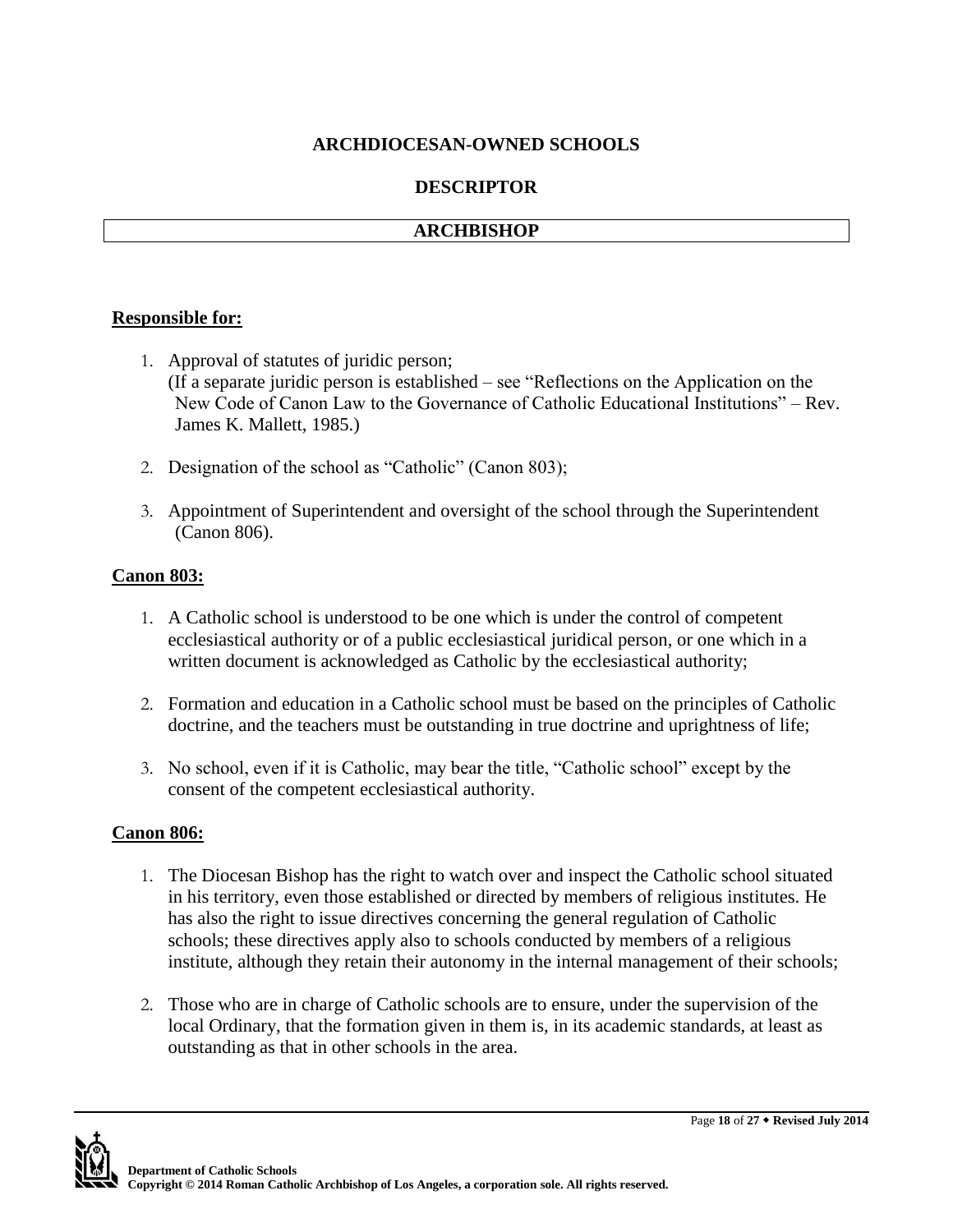## **DESCRIPTOR**

# **DEPARTMENT OF CATHOLIC SCHOOLS/SUPERINTENDENT**

The Archbishop typically appoints a Superintendent to carry out responsibilities with regard to Catholic schools in the Archdiocese consistent with Canons 804 through 806.

The Superintendent is responsible to promulgate Archdiocesan School Policies, Guidelines and Regulations, and to assist Presidents and Principals with their implementation.

### **Responsible for:**

- 1. Promulgation of Archdiocesan policies, procedures, guidelines, regulations, and Best Practices;
- 2. Liaison with the administrative officer to ensure compliance with Archdiocesan school policies, procedures, guidelines, regulations, and Best Practices;
- 3. Archdiocesan support for the school;
- 4. Ensuring compliance with Canon 806 on behalf of the school;
- 5. Establishment of President and Principal evaluation policy, criteria, and forms.

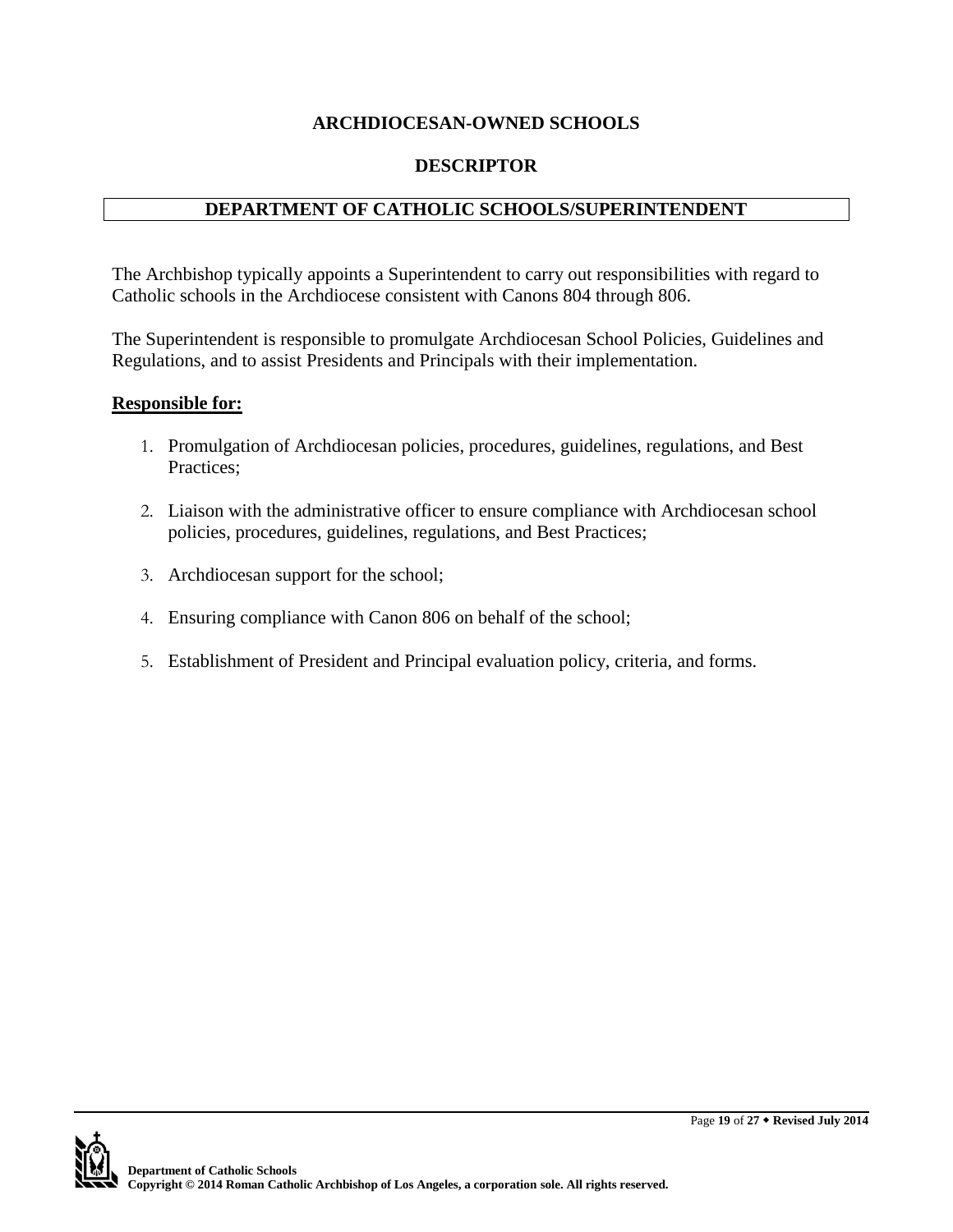## **DESCRIPTOR**

# **CONSULTATIVE SCHOOL BOARD**

As defined in the *Primer on Educational Governance in the Catholic Church*, the Board is established by the administrative officer to assist him/her in the governance of the Catholic school. The administration of the Catholic school is clearly the responsibility of the school administrative officer, working under the guidance of the Superintendent.

The Board is established to assist the administrative officer by providing advice and counsel particularly in the following areas:

### **1. Strategic Planning**

- a. To assist in formulating strategic goals for the long-term direction of the school;
- b. To assist in formulating the school mission statement.

#### **2. Policy Formulation**

a. To provide advice and counsel with regard to policies in areas determined by the administrative officer.

#### 3. **Evaluation of plans, mission effectiveness, and Board self-evaluation**.

### **4. Institutional Advancement/Development**

- a. To provide advice and assist with the establishment and maintenance of comprehensive programs of institutional advancement;
- b. To provide advice, counsel and resources (e.g., donations, introductions to prospective funders such as foundations, benefactors, businesses, etc.) respective to identifying and securing funds;
- c. To enhance the image, enrollment, and financial viability of the school.

### **5. Financial Planning and Financial Management**

a. To provide advice and counsel with regard to long-range financial planning, budget development and monitoring, and financial reporting.

### **6. Communication and Mission Enhancement**

- a. To provide advice and counsel with regard to communicating school policies and activities to the various school constituencies;
- b. To provide advice and counsel with regard to both mission effectiveness and mission enhancement.

The Board has no authority for formulating policies separate from the Superintendent and the school's administrative officer. The Board does not have responsibility for determining the

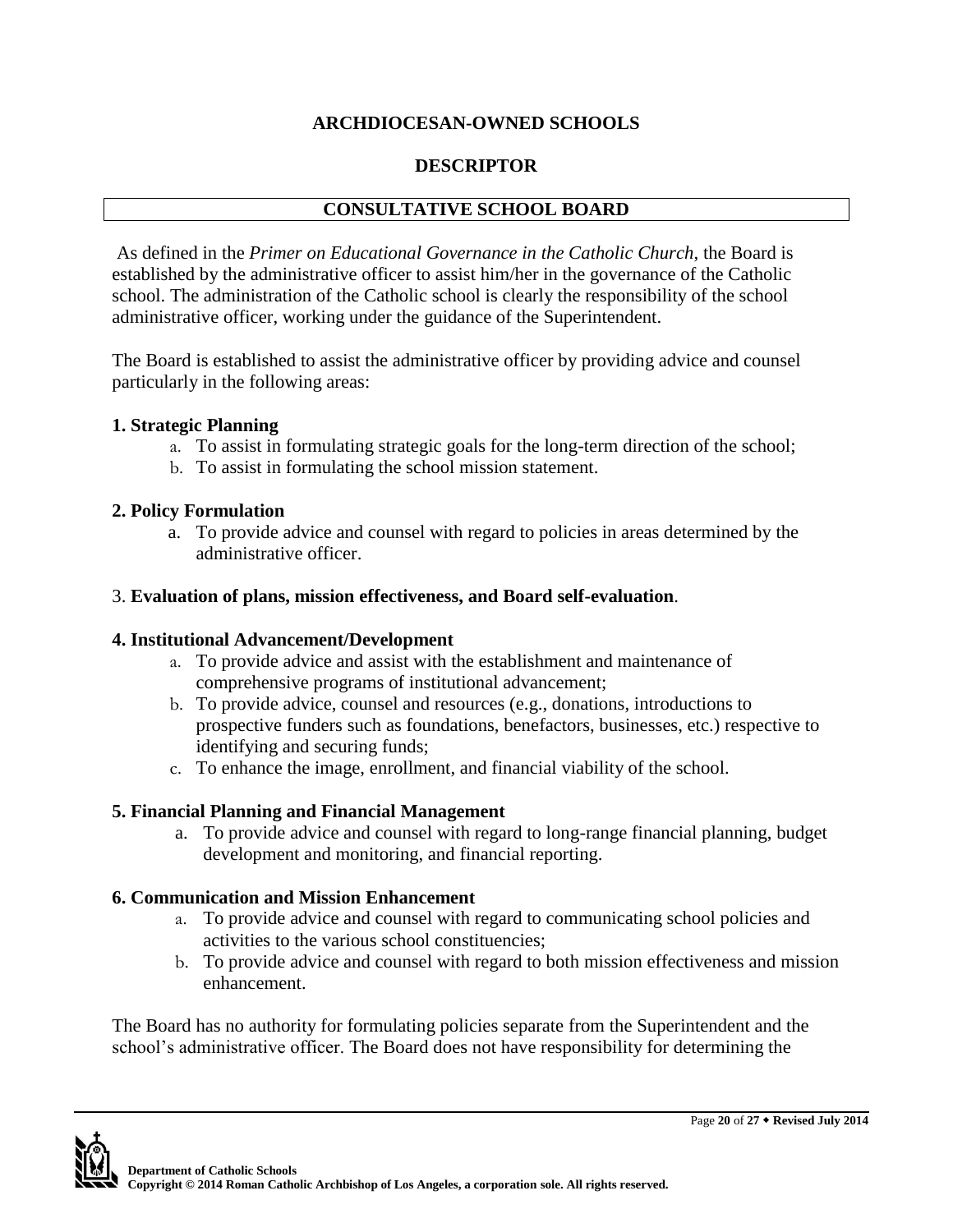amount of Archdiocesan support of the school and has no responsibility with regard to school curriculum, staff/personnel, or students.

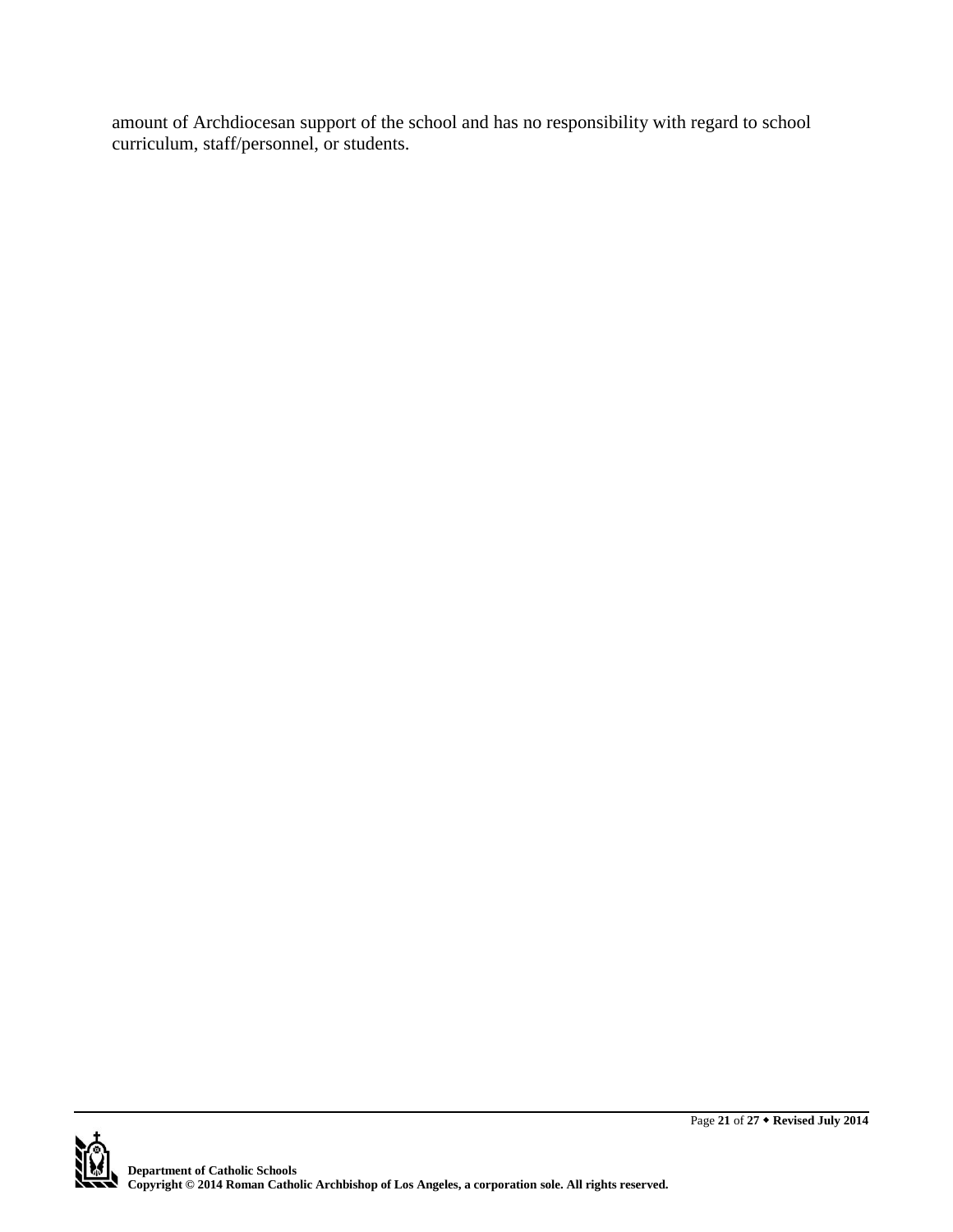### **DESCRIPTOR**

## **PRESIDENT AND PRINCIPAL**

If a President and Principal model of administration is used, the President is hired by and is responsible to the Superintendent. The President has overall administrative responsibilities for the implementation of Archdiocesan and local policies and the operation of the school in areas of:

- Faith community affairs;
- Business affairs;
- Development affairs;
- Board relations;
- Legal issues;
- Community relations.

The Principal is hired by and responsible to the Superintendent in consultation with the President. The Principal has overall responsibility with regard to:

- Faith community affairs;
- Academic affairs;
- Student affairs;
- The teaching/learning process;
- Professional staff.

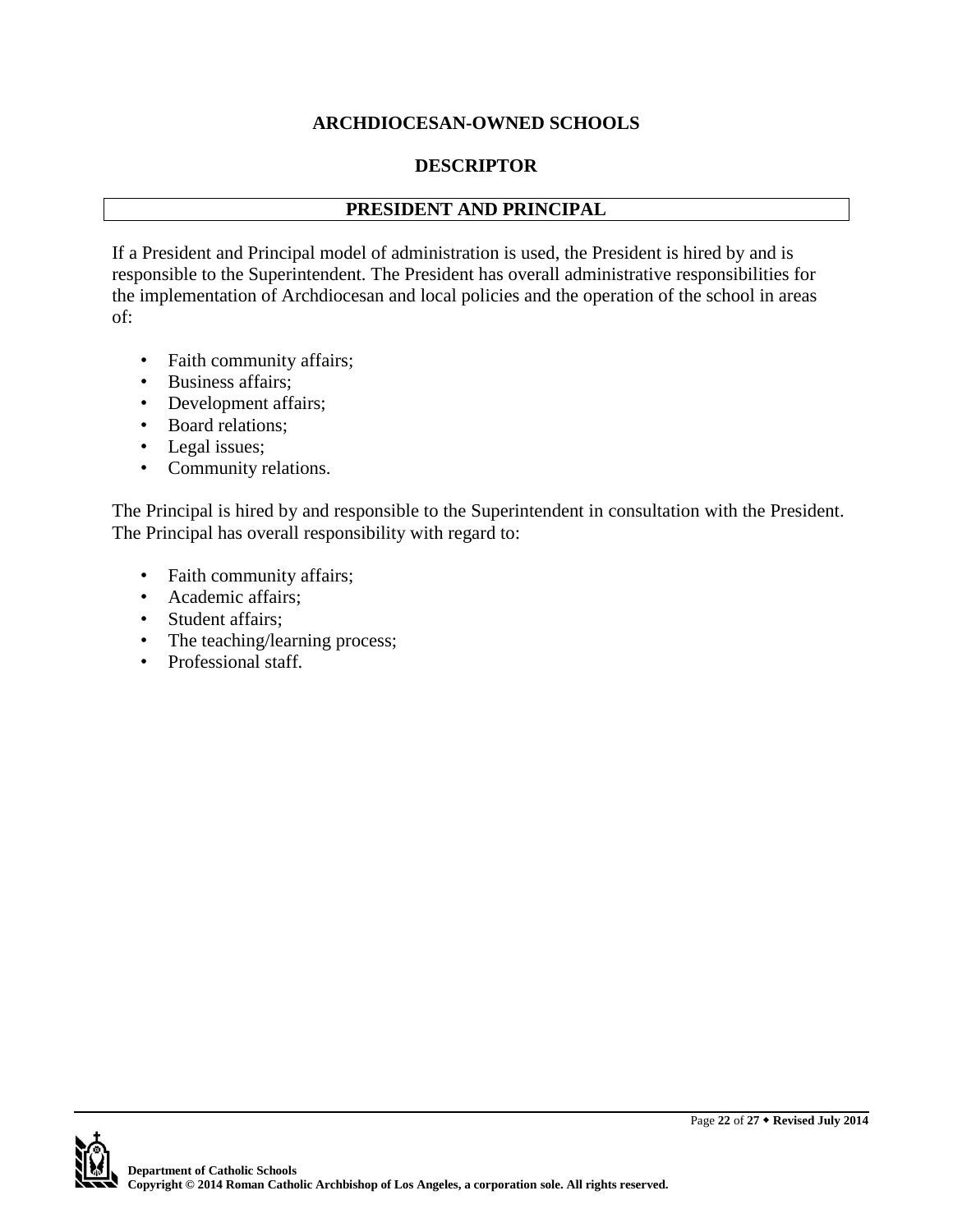### **ARCHDIOCESE OF LOS ANGELES ARCHDIOCESAN SCHOOLS THE CONSULTATIVE SCHOOL BOARD MODEL**



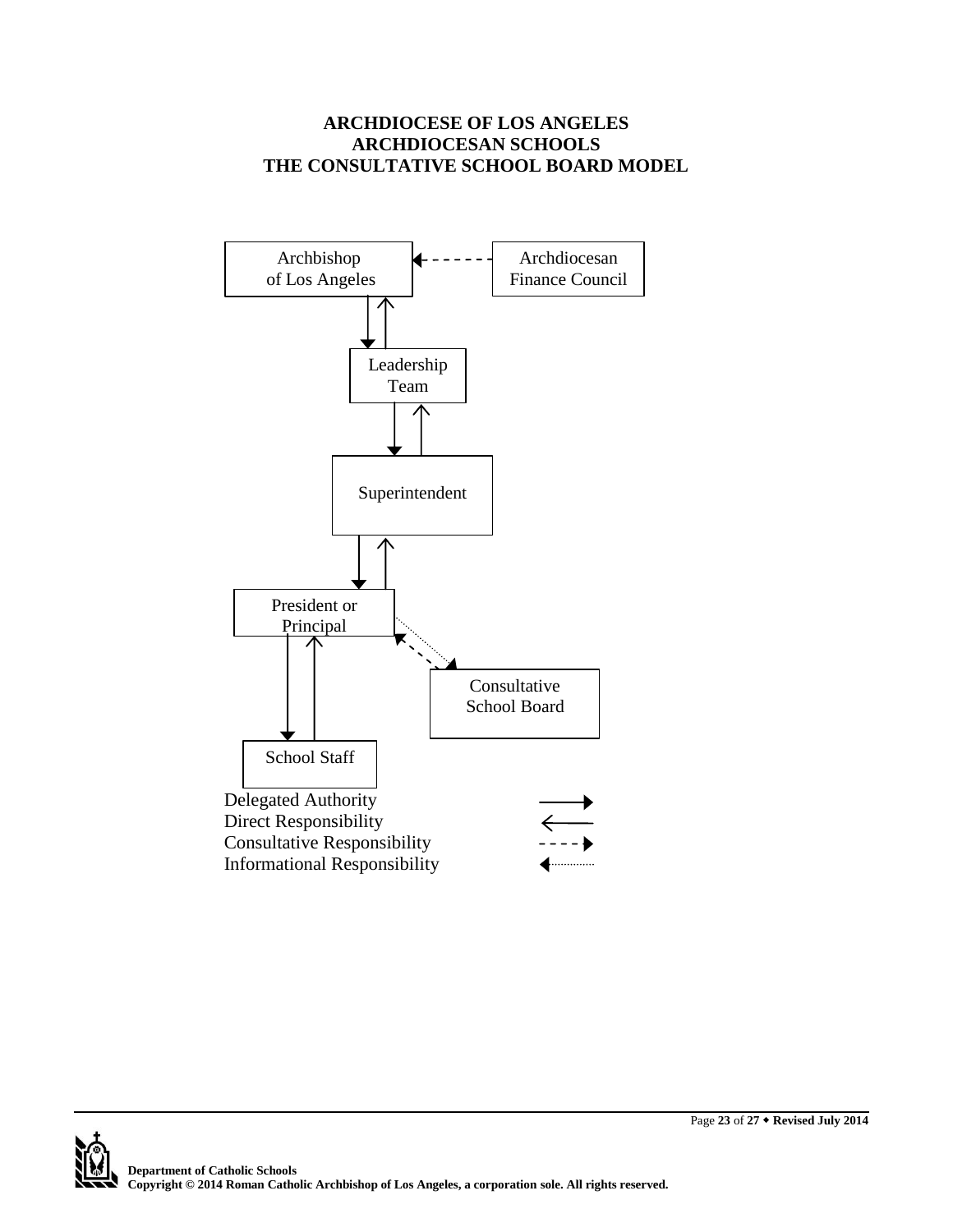# **SCHOOL LETTERHEAD**

## **CONSULTATIVE SCHOOL BOARD COMMITMENT LETTER**

#### Dear (name of Board member):

As a member of the Consultative School Board, you are in a position to make a significant contribution to (Name of School) and its students. The vitality of the School depends on your commitment and imaginative and caring leadership. A vital aspect of the Church's mission includes having active, committed Catholics and those who appreciate and support the Catholic faith as laity involved with the Catholic school.

I am asking each Consultative School Board member to review the following areas of personal commitment:

- 1. Attend Board meetings held at least five times a year. Your presence is valued and your active participation is a critical component of Board deliberations. If you are unable to attend a Board meeting, it is your responsibility to call the School in advance to report your absence.
- 2. Serve on a minimum of one committee. The work of the Board is most often accomplished through its committees and your expertise will help move the Board's agenda forward.
- 3. In order to be an effective Board member, you must read and be familiar with materials sent to you in advance of Board and committee meetings.
- 4. Make the School one of your personal philanthropic priorities, and contribute direct financial support to the School. It is expected that 100 percent of the Board will contribute by making a personally meaningful gift.

Just as you have responsibilities to the School, you also have the right to expect that the School will fulfill its responsibilities to you as a member of its Board:

- 1. You can anticipate a judicious and respectful use of your time. The asset of time is one of the most critical resources busy people such as you have. We commit our best efforts to use your time in a manner that will return value to your personal contribution. If we fail in our attempt, please let me know.
- 2. We will get important information, including meeting agendas, minutes, financial reports, committee updates, and reports requiring action, to you in a timely manner before each meeting. We will also keep you informed about any critical events/concerns that may arise between meetings.

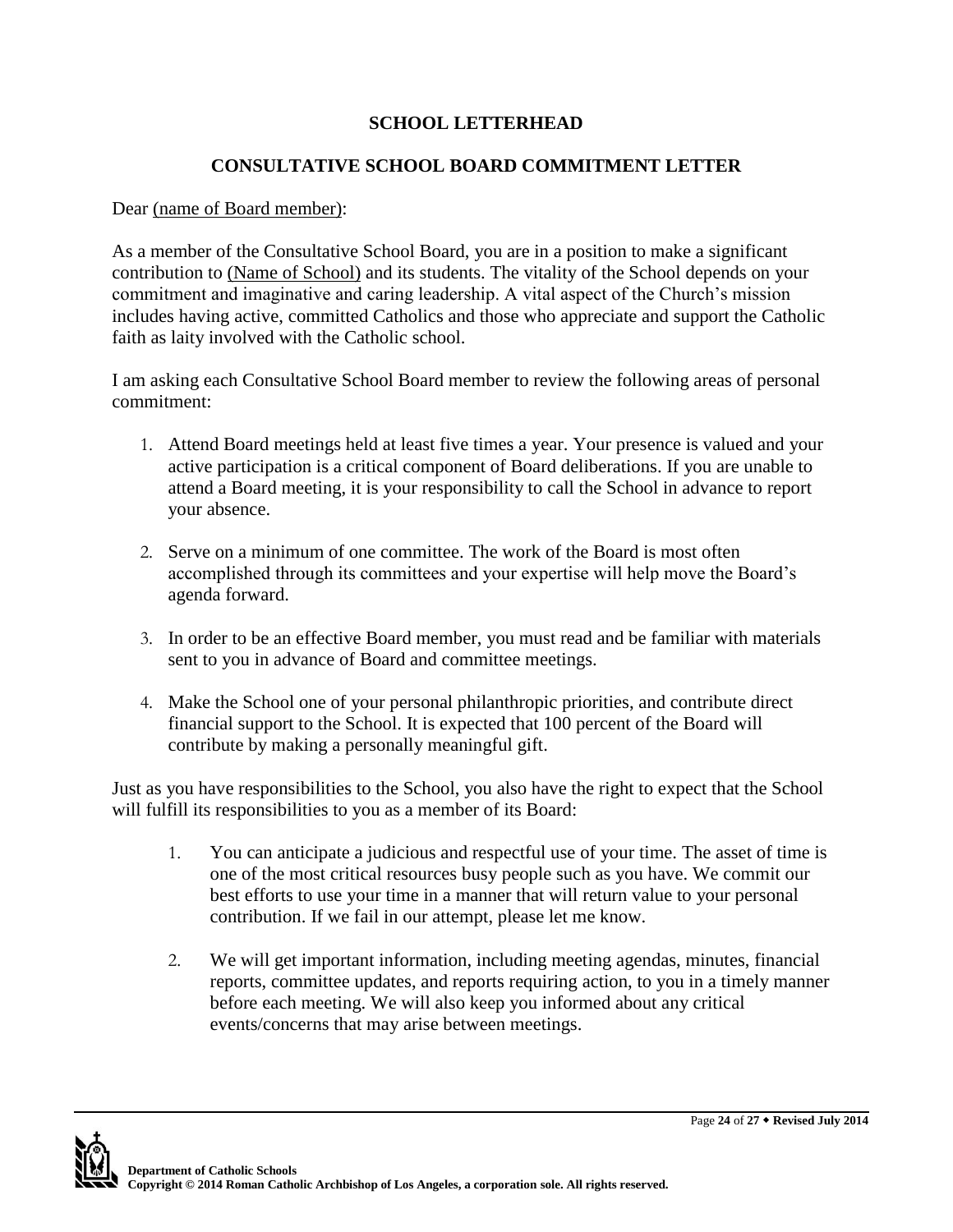- 3. We will provide you with an orientation to the Board and School, and ongoing training and education to assist you in being the most effective board member you can be.
- 4. Please feel free to contact me at \_\_\_\_\_\_\_\_\_\_\_\_\_\_\_\_. I do look forward to hearing from you, whether it be with questions or concerns on Board issues or even praise of Board accomplishments.

The quality of the School depends upon a committed, knowledgeable, and involved Board. I look forward to serving with you and accomplishing results that will make a difference in the lives of our students.

If you concur with these responsibilities, I would appreciate your signature of commitment. Please return one copy to me in the enclosed envelope.

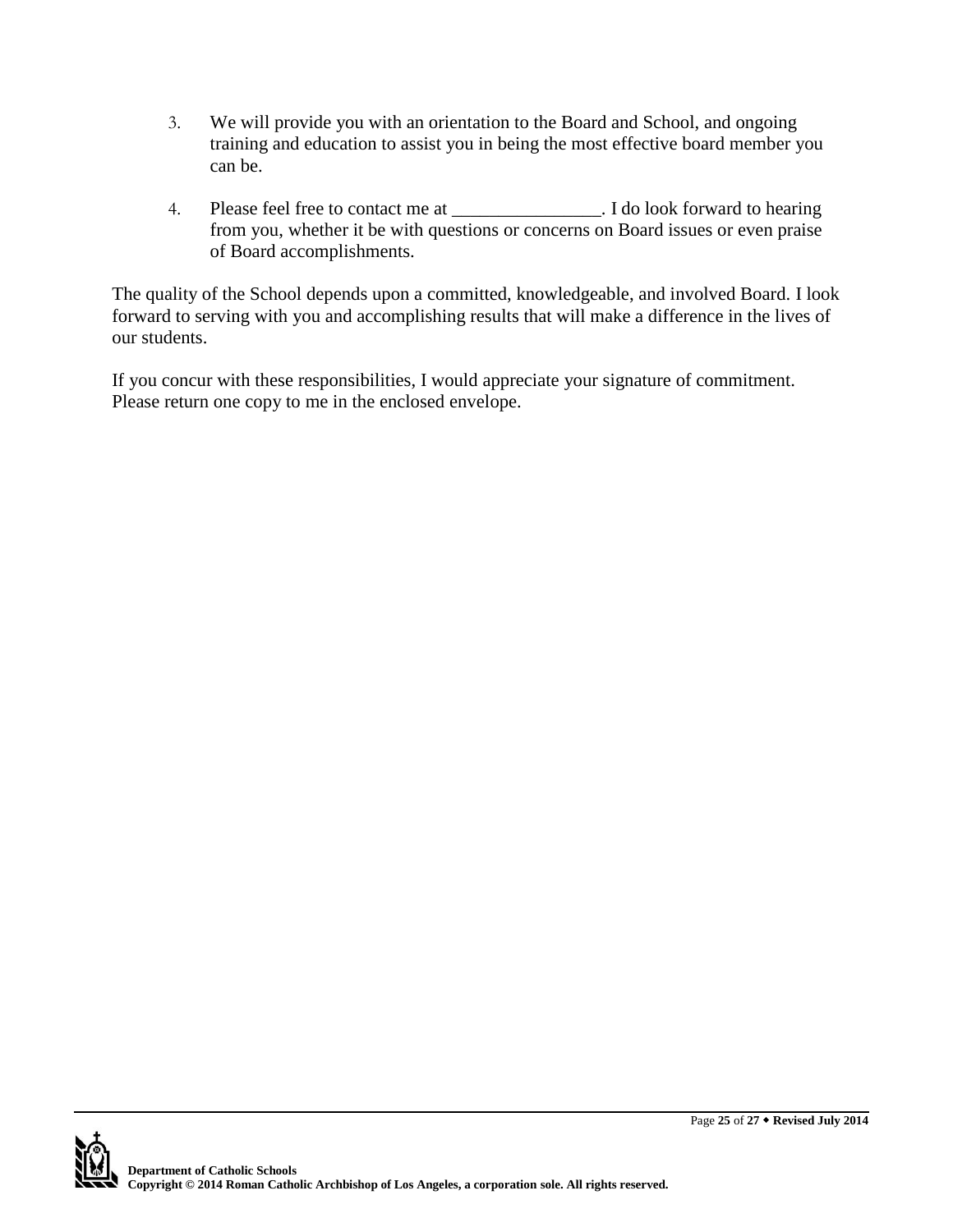# **MEMORANDUM OF UNDERSTANDING**

I, **\_\_\_\_\_\_\_\_\_\_\_\_\_\_\_\_\_\_\_\_\_\_\_\_\_\_\_\_\_\_\_\_\_\_\_\_\_\_\_\_**, agree to serve on the (Name of School) Consultative School Board for the term of office from**\_\_\_\_\_\_\_\_\_\_\_\_\_\_\_\_\_\_\_\_\_\_\_\_**  to**\_\_\_\_\_\_\_\_\_\_\_\_\_\_\_\_\_\_\_\_\_\_**.

I will act in good faith to fulfill my Consultative School Board member's responsibilities by:

- 1. Upholding the school's Catholic mission and acting in accordance with its bylaws and policies;
- 2. Providing leadership to the organization by sharing talents, skills and abilities with Board and School leadership;
- 3. Regularly attending Board meetings on time and making sure attendance is recorded, including valid reasons for absence;
- 4. Avoiding any semblance of self-dealing, enrichment or conflict of interest;
- 5. Committing to confidentiality regarding the school and school Board's private affairs;

\_\_\_\_\_\_\_\_\_\_\_\_\_\_\_\_\_\_\_\_\_\_\_\_\_\_\_\_\_\_\_\_\_\_\_\_\_\_\_\_\_\_\_\_\_\_\_\_\_\_\_\_\_\_\_\_\_\_\_\_\_\_\_\_\_\_\_\_\_\_\_\_\_\_\_\_\_\_

\_\_\_\_\_\_\_\_\_\_\_\_\_\_\_\_\_\_\_\_\_\_\_\_\_\_\_\_\_\_\_\_\_\_\_\_\_\_\_\_\_\_\_\_\_\_\_\_\_\_\_\_\_\_\_\_\_\_\_\_\_\_\_\_\_\_\_\_\_\_\_\_\_\_\_\_\_\_

\_\_\_\_\_\_\_\_\_\_\_\_\_\_\_\_\_\_\_\_\_\_\_\_\_\_\_\_\_\_\_\_\_\_\_\_\_\_\_\_\_\_\_\_\_\_\_\_\_\_\_\_\_\_\_\_\_\_\_\_\_\_\_\_\_\_\_\_\_\_\_\_\_\_\_\_\_\_

\_\_\_\_\_\_\_\_\_\_\_\_\_\_\_\_\_\_\_\_\_\_\_\_\_\_\_\_\_\_\_\_\_\_\_\_\_\_\_\_\_\_\_\_\_\_\_\_\_\_\_\_\_\_\_\_\_\_\_\_\_\_\_\_\_\_\_\_\_\_\_\_\_\_\_\_\_\_

- 6. Participating in Board functions, committees, training, retreats;
- 7. Making an annual substantive financial commitment and/or obtaining a substantive financial contribution from other donors;
- 8. Participating in fundraising activities;
- 9. Considering an estate gift to the School.

Signature of Consultative School Board Member

Printed name of Consultative School Board Member

Chair of Consultative School Board

Signature of President or Principal (where no President)

\_\_\_\_\_\_\_\_\_\_\_\_\_\_\_\_\_\_\_\_\_\_\_\_\_\_\_\_\_\_\_\_\_\_\_\_\_\_\_\_\_\_\_\_\_\_\_\_\_\_\_\_\_\_\_\_\_\_\_\_\_\_\_\_\_\_\_\_\_\_\_\_\_\_\_\_\_\_ Signature of Pastor of a Parish School (where applicable)

\_\_\_\_\_\_\_\_\_\_\_\_\_\_\_\_\_\_\_\_\_\_\_\_\_\_\_\_\_\_\_\_\_\_\_ **Date**